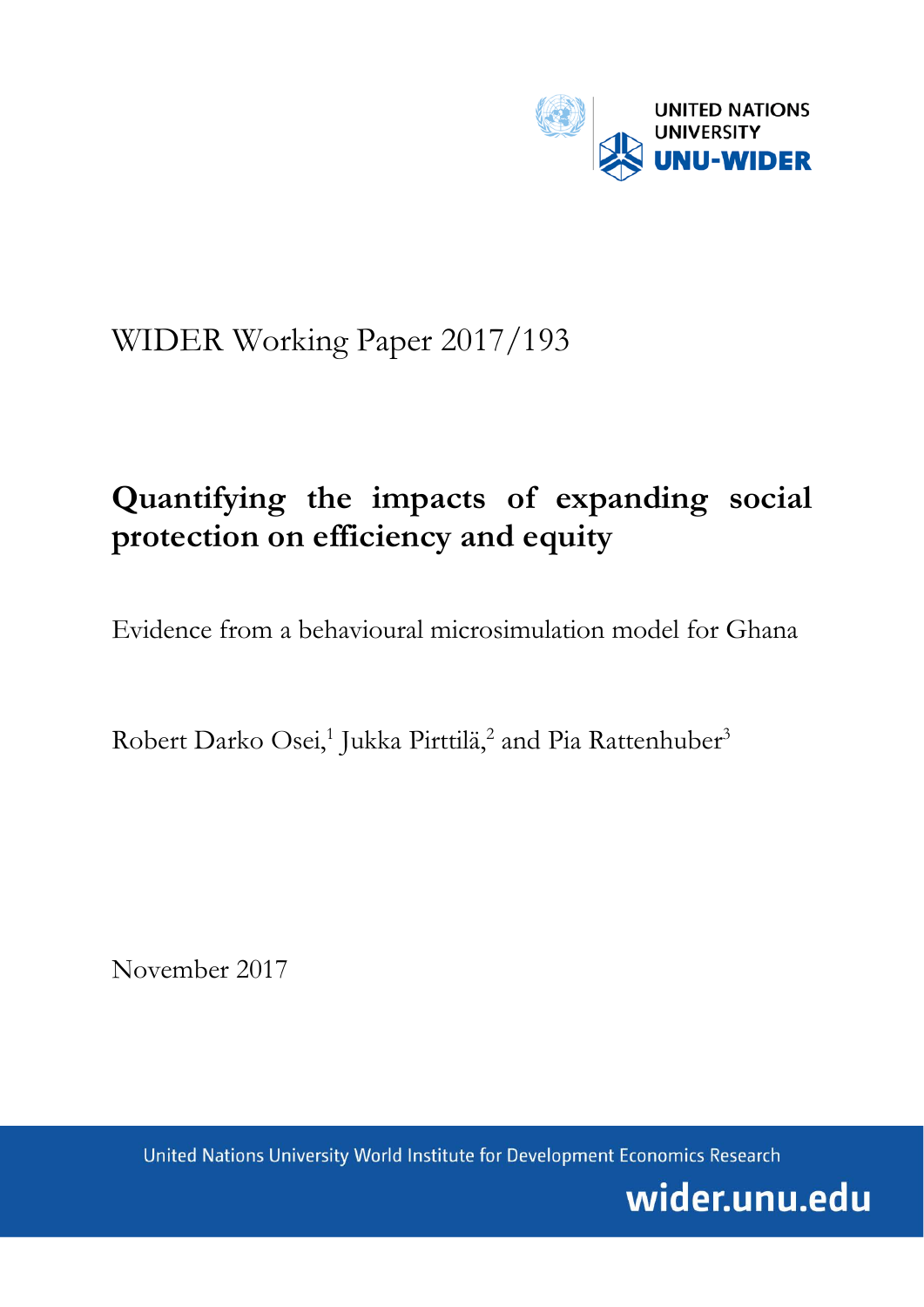**Abstract:** A large informal sector is a challenge for developing countries building up social protection systems. Expanding social safety nets reduces poverty, but financing them can increase the tax burden, potentially reducing availability of formal sector jobs. This paper quantifies impacts on income distribution and efficiency of expanding developing countries' social protection. Results from a new tax-benefit microsimulation model for Ghana are combined with the extensive margin elasticity of the share of formal work with respect to the tax wedge on formal labour. Estimated formality elasticity is modest but statistically significant; therefore the distributional gains of expanding cash-transfer programmes are considerable, even taking into account behavioural impacts.

**Keywords:** developing countries, social protection, taxation, microsimulation **JEL classification:** H23, H31, O12

**Acknowledgements:** Funding from the Academy of Finland (Grant No. 268082) is gratefully acknowledged. We would also like to thank seminar audiences at the Centre for European Economic Research (ZEW) Public Finance Conference, UNU-WIDER, PEGnet, and the International Institute for Public Finance Conference for helpful comments.

<sup>1</sup> Institute of Statistical, Social, and Economic Research (ISSER) University of Ghana, Accra, Ghana; <sup>2</sup> University of Tampere, Finland, and UNU-WIDER, Helsinki, Finland, corresponding author: [jukka@wider.unu.edu;](mailto:jukka@wider.unu.edu) <sup>3</sup> UNU-WIDER, Helsinki, Finland.

This study has been prepared within the UNU-WIDER project on ['The economics and politics of taxation and](https://www.wider.unu.edu/node/367) social protection'.

Copyright © UNU-WIDER 2017

Information and requests: publications@wider.unu.edu

ISSN 1798-7237 ISBN 978-92-9256-419-3 <https://doi.org/10.35188/UNU-WIDER/2017/419-3>

Typescript prepared by Luke Finley.

The United Nations University World Institute for Development Economics Research provides economic analysis and policy advice with the aim of promoting sustainable and equitable development. The Institute began operations in 1985 in Helsinki, Finland, as the first research and training centre of the United Nations University. Today it is a unique blend of think tank, research institute, and UN agency—providing a range of services from policy advice to governments as well as freely available original research.

The Institute is funded through income from an endowment fund with additional contributions to its work programme from Denmark, Finland, Sweden, and the United Kingdom.

Katajanokanlaituri 6 B, 00160 Helsinki, Finland

The views expressed in this paper are those of the author(s), and do not necessarily reflect the views of the Institute or the United Nations University, nor the programme/project donors.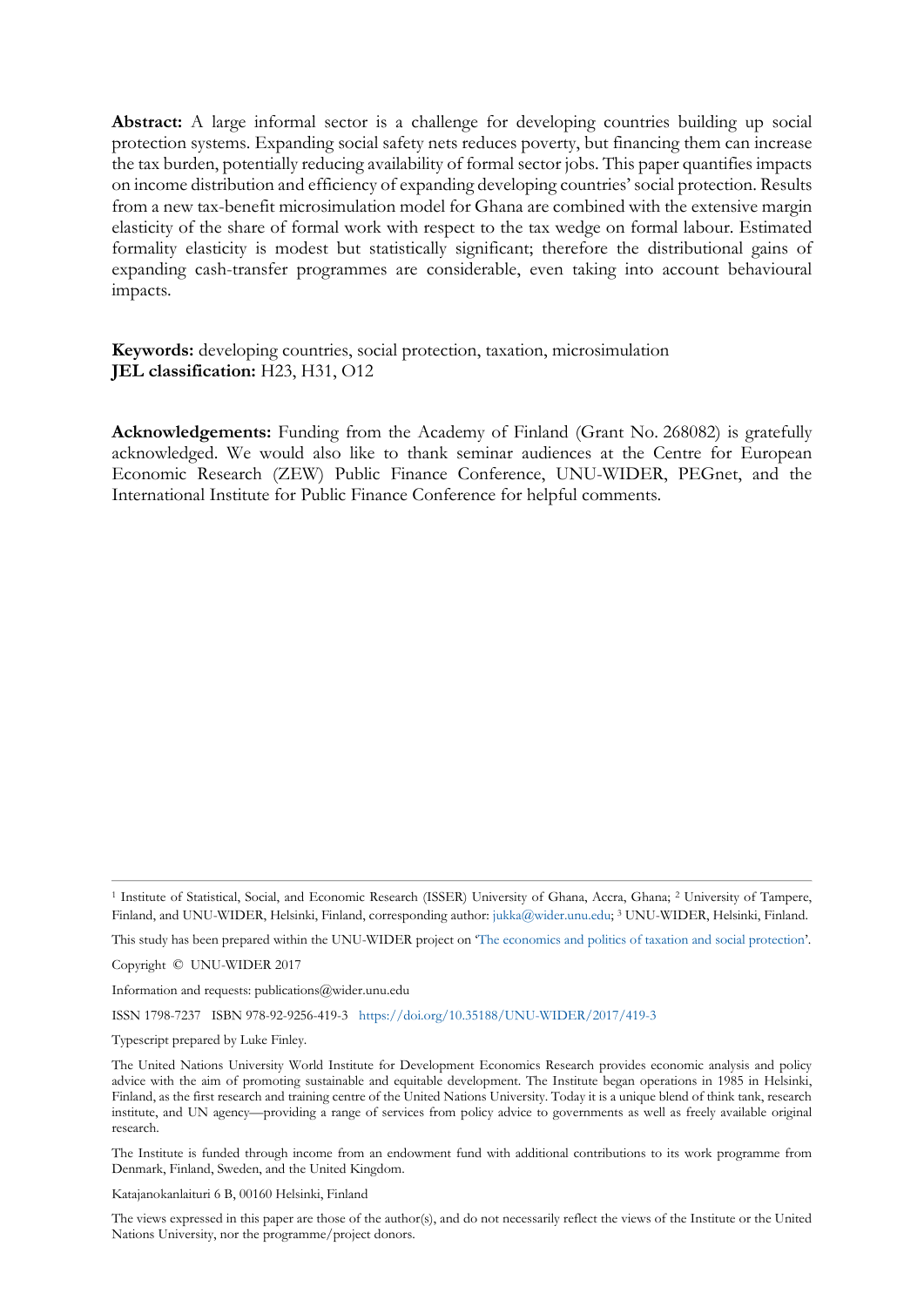## 1 Introduction

Developing countries, including in Africa, already have some nascent social protection programmes, but they are still at an early stage and the coverage is limited. Many of these countries are in the process of scaling up the programmes and planning social protection systems, as opposed to isolated programmes. If one takes seriously the first of the new Sustainable Development Goals ('Ending poverty in all its forms'), and the fact that not all households can have members who actively participate in incomeearning activities, at least some level of social protection should be deemed necessary. In developed countries, the system-wide impacts of social protection policies are often examined ex ante using tax-benefit microsimulation models, but few developing countries have had access to such models.

However, the financing of these social programmes needs to be increasingly reliant on domestic revenues, and increasing taxes can have distortionary impacts on the economy. One particular worry in a developing-country context is the potential negative impact of increasing taxes on formal sector growth and job creation. It is well known that structural change in African countries has been slow (see e.g. Newman et al. 2016), and these countries face heavy pressure to create enough good jobs for the growing population. It is a legitimate threat that increasing the tax burden of the formal sector may hinder job creation and growth.

This paper presents results from a new tax-benefit microsimulation model for Ghana (for basic information about the model, see Adu-Ababio et al. 2017), which was developed as a part of UNU-WIDER's SOUTHMOD project.<sup>1</sup> The model is used to simulate the impacts of expanding social protection, targeted to the poorest households with children, disabled members, or older people, on poverty, inequality, and the government budget. Results are presented for the case both where the social protection programmes are donor-funded and where they are budget neutral, i.e. financed by domestic tax increases. The basic GHAMOD microsimulation model we use, which is modelled using EUROMOD as a platform, is a static tax-benefit model.<sup>2</sup> However, the paper also uses quasi-experimental econometric estimates on the elasticity of formal work with respect to the tax burden on the formal sector for Ghana, based on the extensive margin estimates from a background study by McKay and Pirttilä (2017), where similar estimates are also derived for a set of other African countries. The estimates are based on a repeated cross-section approach, where

<sup>&</sup>lt;sup>1</sup>More information about the project is available at https://www.wider.unu.edu/project/southmodsimulating-tax-and-benefit-policies-development.

<sup>2</sup>For information about EUROMOD, which is both a tax-benefit model for European countries and software for building microsimulation models, see Sutherland and Figari (2013).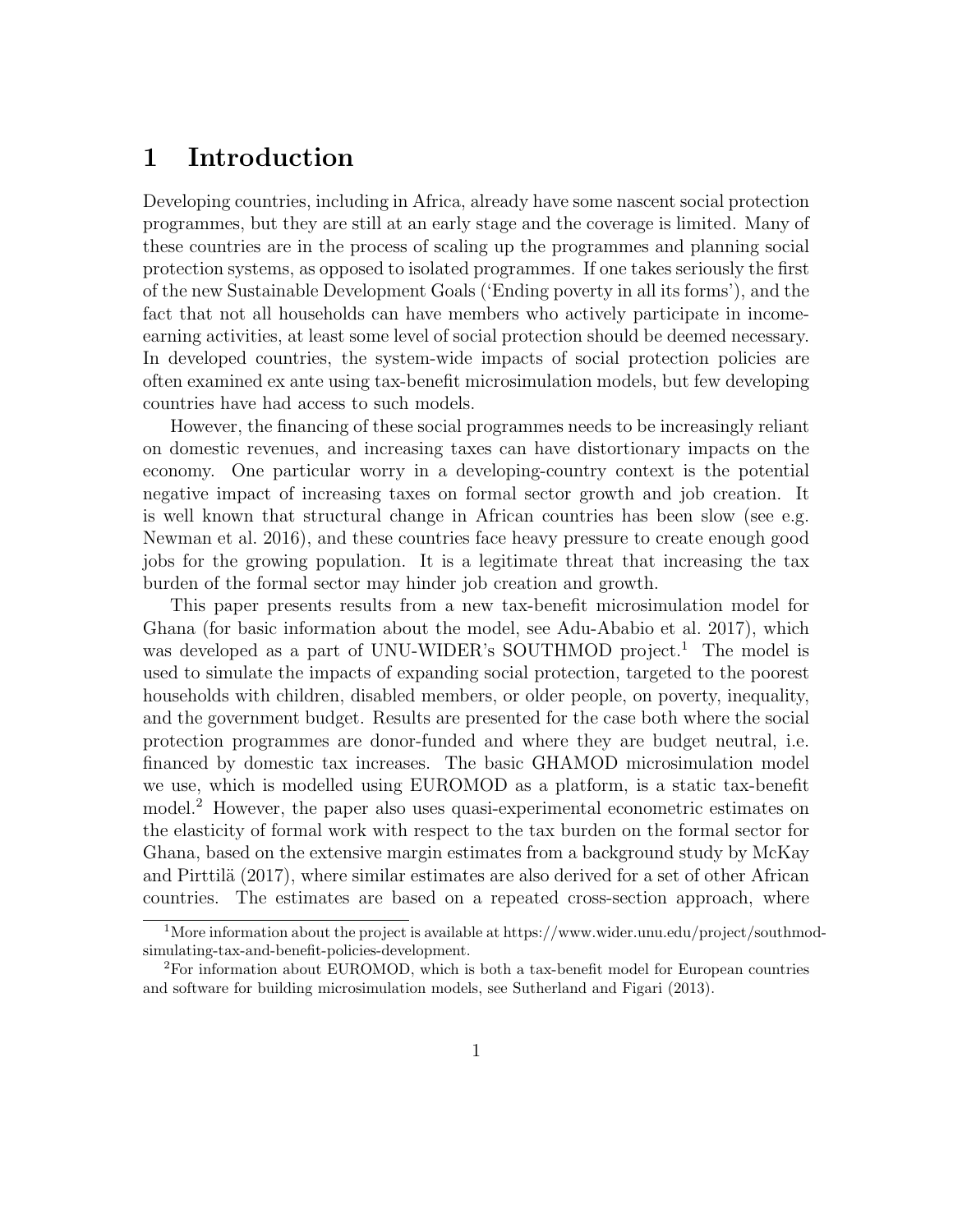the data are divided into groups that are formed using exogenous characteristics of household members (such as their age, education, and sex) and the impact of taxes on the share of formal work is identified from group-time interactions in a model with group and time fixed effects.<sup>3</sup> The implied increase in the tax rate that is needed to finance the social protection policies is combined with the estimated elasticity of formal sector work, and therefore the impacts of the policy reform are calculated also taking into account behavioural responses. The formality margin is, we would argue, the main margin of interest in countries such as Ghana, where unemployment is almost non-existent and hours choice in the formal sector is not a key concern.

The paper contributes to the literature in the following ways. First, we present results from a microsimulation model for a developing country, and such literature is exceptionally scarce, with the study using Mexican data and model by Abramovsky and Phillips (2015) as a prime exception. Second, the paper uses estimates for the elasticity of formal work derived for Ghana. To the best of our knowledge, there are no earlier studies with credible identification on the elasticity of formal sector jobs using data from Africa. However, there is a series of papers demonstrating that crowding out of formal sector jobs may be a potential threat when expanding social protection in a Latin American setting: see for instance Alz´ua et al. (2012), Garganta and Gasparini (2015), and Bergolo and Cruces (2014). Third, the study highlights the costs and benefits of social protection expansion in addition to presenting econometric estimates.

The study proceeds as follows. Section 2 describes the institutional setting in Ghana. Section 3 presents the data and some descriptive analyses. The methods used in the econometric part are covered by Section 4. This section also describes the microsimulation model and the policy reform. Results are presented in Section 5. Section 6 concludes.

## 2 The institutional environment

Ghana is a lower middle income country (GDP per capita around US\$1500 in 2016) that is expected to return to a rapid growth path after macroeconomic turmoil in recent years. The latest household survey, which is from 2012/13, had the poverty headcount rate at 24 per cent (see for instance McKay et al. 2016). Poverty has been falling consistently for 30 years, but at the same time regional disparities have risen. The poverty line stood at approximately 1,300 Ghanaian cedi per adult equivalent

<sup>3</sup>The estimator was used by Blundell et al. (1998) for the case of labour supply in the UK and applied to a cross-country case by Jäntti et al.  $(2015)$ .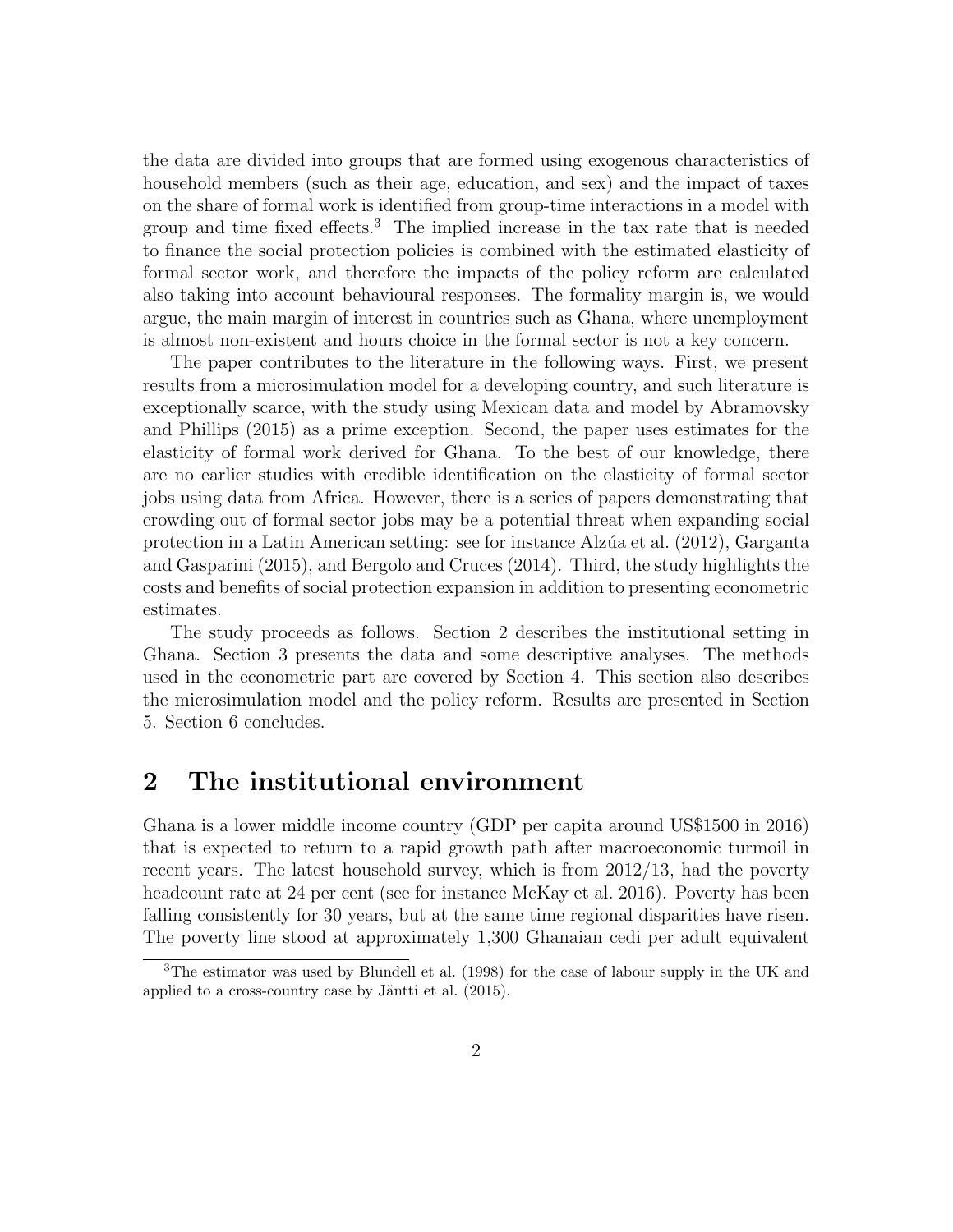a year in 2013 (presently, one Ghanaian cedi equals around US\$0.2). As in other African countries, poverty is based on consumption and measured on an absolute, rather than relative, basis.

#### 2.1 The tax and benefit system

According to the IMF, the tax revenues stood at 18 per cent of GDP in 2016, with indirect taxes raising the largest part of the revenues. In addition to a value-added tax with a rate of 17.5 per cent (including an earmarked health insurance levy), the country operates excise taxes on alcohol, tobacco, and fuels (with a small subsidy on kerosine). The income tax is individual-based and progressive. The highest marginal income tax rate is 25 per cent. The employers' social security contribution (SSC) rate is 13 per cent of gross wage and employees are mandated to pay a 5.5 per cent social security payment. Those self-employed whose firms' turnover is in the range of 10,000–120,000 Ghanaian cedi are subject to a presumptive turnover tax with a rate of 3 per cent. This tax replaces the VAT for the affected firms.

From the social insurance instruments, Ghana only operates a defined contribution pension system for formal sector workers. Ghana is also expanding its Livelihood Empowerment Against Poverty (LEAP) cash transfer system. The transfer system is targeted to the poorest households (the bottom 20 per cent of the poor), and eligibility is determined using a proxy means test that is meant to find those at the bottom of the distribution. In addition, the recipients need to be caregivers to orphans or vulnerable children (OVCs), older persons (above 65 years of age), or disabled persons. The amounts are tied to the number of recipients in the household, and in 2013 they varied from 8 to 15 Ghanaian cedi a month. These sums were already raised the following year.

#### 2.2 Formality

A key issue facing the Ghanaian economy is that the large majority of the workforce works in the informal sector. According to Alagidede et al. (2013), the formal sector share of all workers is a mere 14 per cent. Therefore the tax base for income is very narrow and increasing the number of formal jobs is a key policy concern. Ghana has experienced substantial growth in non-farm self-employment since the late 1980s, which many consider the outcome of large structural changes in the mid-1980s (see for instance Bank of Ghana 2007 and Osei-Boateng and Ampratwum 2011). Based on assessment of the 2012/13 Ghanaian Living Standards Survey (GLSS6), Statistics Ghana states that the 'inability of the formal sector to generate jobs in their required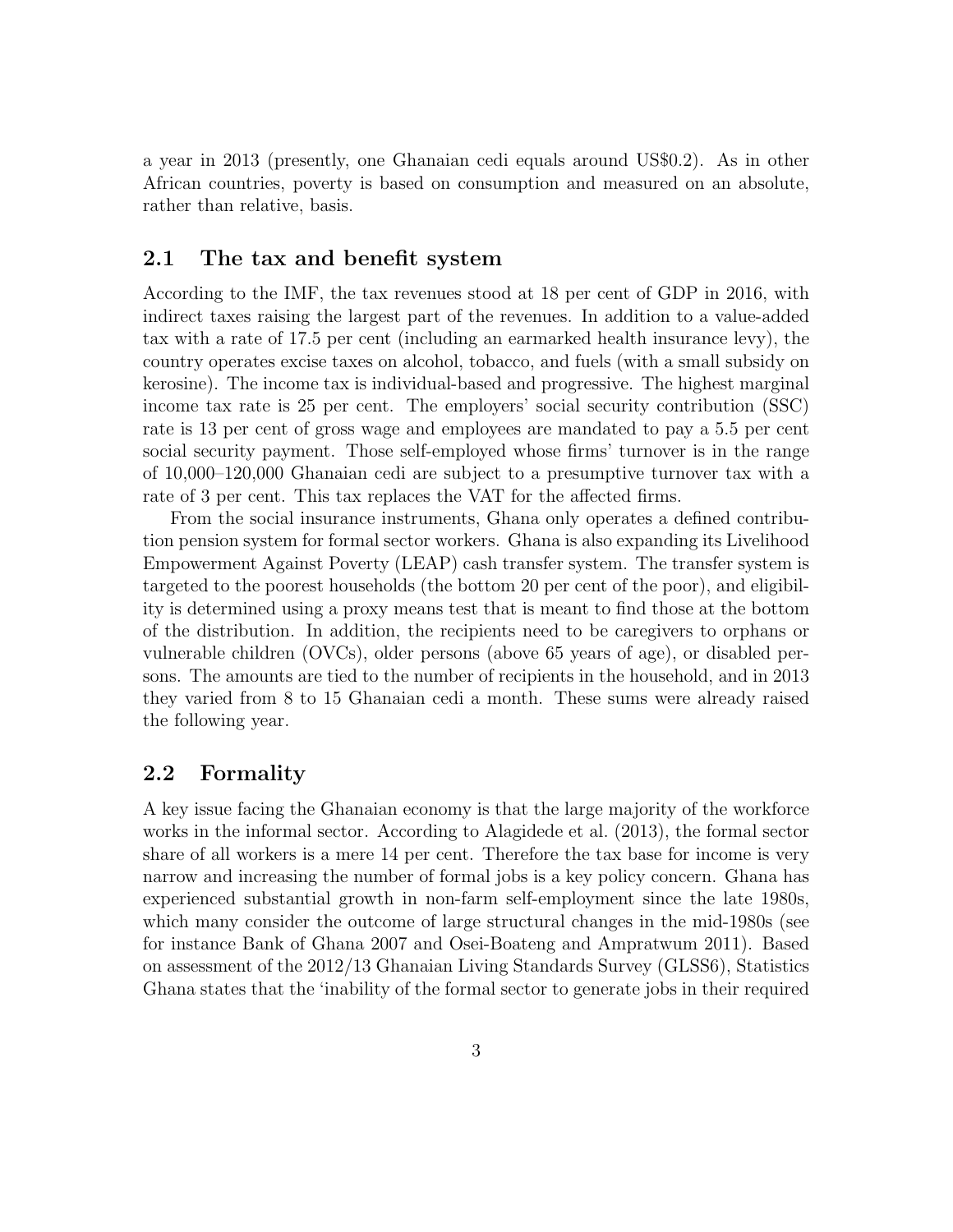number has pushed many into the informal sector which is predominantly made up of small to medium-scale businesses'. Workers in the informal sector suffer from irregular employment and often perform low-quality jobs under less decent work conditions (Ghana Statistical Service 2014a).

## 3 Data and descriptive evidence

The Ghana Statistical Service (GSS) started conducting the Ghana Living Standards Survey (GLSS), a household survey, in 1987 (for more details see Ghana Statistical Service 2014b). Since then six waves have taken place (GLSS1 to GLSS6), namely in 1987, 1988, 1991/92, 1998/99, 2005/06, and 2012/13. The data are in the World Bank Living Standards Measurement Survey format, and include detailed information about individuals' background, income, and consumption. The econometric estimates are based on data from the last four rounds,  $GLSS3$  to  $GLSS6<sup>4</sup>$  and in particular GLSS6 for the microsimulation exercise.

Pinpointing the exact size of the informal sector in the GLSS data requires making several assumptions as the questionnaires have changed across time. For the purpose of this study we mainly use information on the sector to define formality. Specifically, in GLSS5 and 6 a worker is defined as formally employed if employed in the government sector or the formal private sector (including paid apprentices), by a parastatal employer, an NGO (local and international), a co-operative, or international organisations and diplomatic missions. A worker is defined as informally employed if working in the informal private sector, as a domestic employee, casual worker, or apprentice. Pensioners, unemployed, inactive, and students are considered as neither formally nor informally employed.

In GLSS4 slightly less detailed information is available on sector and status of the job and respondents cannot state that they are working in the informal private sector. We therefore consider those employed in the government sector, in the formal private sector (including paid apprentices), by a parastatal employer, an NGO (local and international), a co-operative, or international organisations and diplomatic missions as formal, as well as any self-employed in a business with employees. Farmers without employees and self-employed without employees are in turn considered as informal. In GLSS3 anyone indicating that they were self-employed or working on a farm or in an enterprise belonging to them or their household is considered as informal.

Table 1 provides basic summary statistics about the sample used in microsimu-

<sup>4</sup>Comparability between the first two waves and GLSS3 and later rounds is undermined by the differences in the survey method.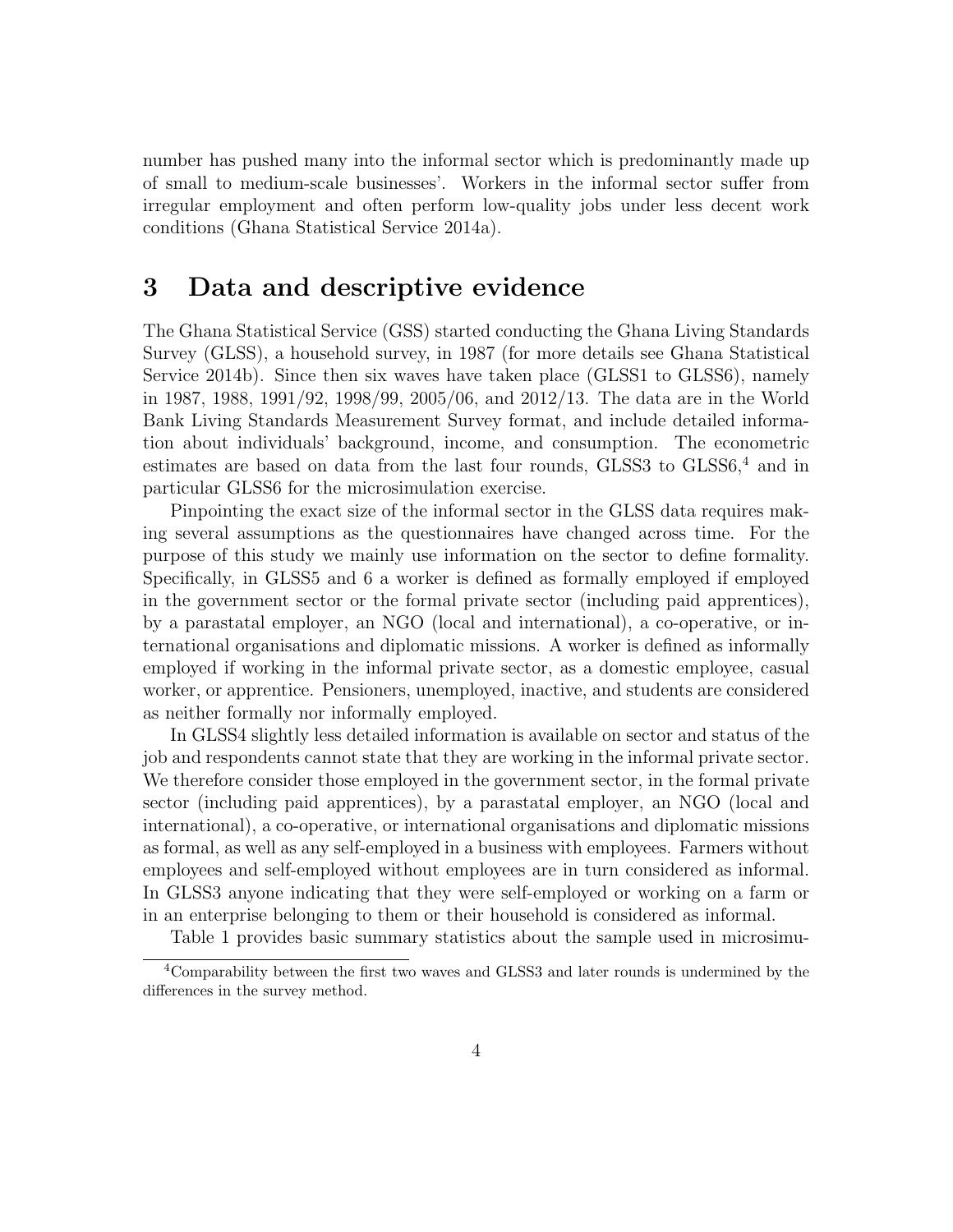|                               | Informal       | Formal    | Total     |
|-------------------------------|----------------|-----------|-----------|
| Male                          | 0.449          | 0.659     | 0.477     |
|                               | (0.497)        | (0.474)   | (0.499)   |
|                               | 37.46          | 38.51     | 37.61     |
| Age                           | (15.41)        | (12.93)   | (15.10)   |
|                               |                |           |           |
| No education                  | 0.283          | 0.0769    | 0.255     |
|                               | (0.450)        | (0.266)   | (0.436)   |
|                               |                |           |           |
| Primary education             | 0.262          | 0.0949    | 0.240     |
|                               | (0.440)        | (0.293)   | (0.427)   |
|                               |                |           |           |
| Secondary education or higher | 0.455          | 0.828     | 0.506     |
|                               | (0.498)        | (0.377)   | (0.500)   |
|                               |                |           |           |
| Household size                | 5.331          | 4.230     | 5.182     |
|                               | (3.178)        | (2.659)   | (3.135)   |
|                               |                |           |           |
| Farmer                        | 0.279          | 0.123     | 0.258     |
|                               | (0.449)        | (0.328)   | (0.438)   |
|                               |                |           |           |
| Self-employed                 | 0.298          | $\theta$  | 0.258     |
|                               | (0.458)        | (0)       | (0.437)   |
|                               |                |           |           |
| Employee                      | 0.148          | 0.813     | 0.238     |
|                               | (0.355)        | (0.390)   | (0.426)   |
|                               |                |           |           |
| Agricultural sector           | 0.500          | 0.128     | 0.449     |
|                               | (0.500)        | (0.334)   | (0.497)   |
|                               |                |           |           |
| Manufacturing sector          | 0.150          | 0.172     | 0.153     |
|                               | (0.357)        | (0.377)   | (0.360)   |
|                               |                |           |           |
| Service sector                | 0.350          | 0.700     | 0.397     |
|                               | (0.477)        | (0.458)   | (0.489)   |
|                               |                |           |           |
| Public sector worker          | $\overline{0}$ | 0.417     | 0.0567    |
|                               | (0)            | (0.493)   | (0.231)   |
|                               |                |           |           |
| Urban                         | 0.442          | 0.758     | 0.485     |
|                               | (0.497)        | (0.428)   | (0.500)   |
|                               |                |           |           |
| Gross annual income           | 2820.7         | 8158.1    | 3546.5    |
|                               | (13237.5)      | (27022.4) | (15938.1) |
|                               |                |           |           |
| Net annual income             | 2820.7         | 7122.7    | 3405.7    |
|                               | (13237.5)      | (21495.7) | (14710.4) |
| Observations                  | 32363          |           |           |

Table 1: Summary statistics of persons with non-missing labour or self-employment income data by formality status in GLSS6 data set.

Notes: Standard errors in parentheses. Source: Authors' calculations based on GLSS data.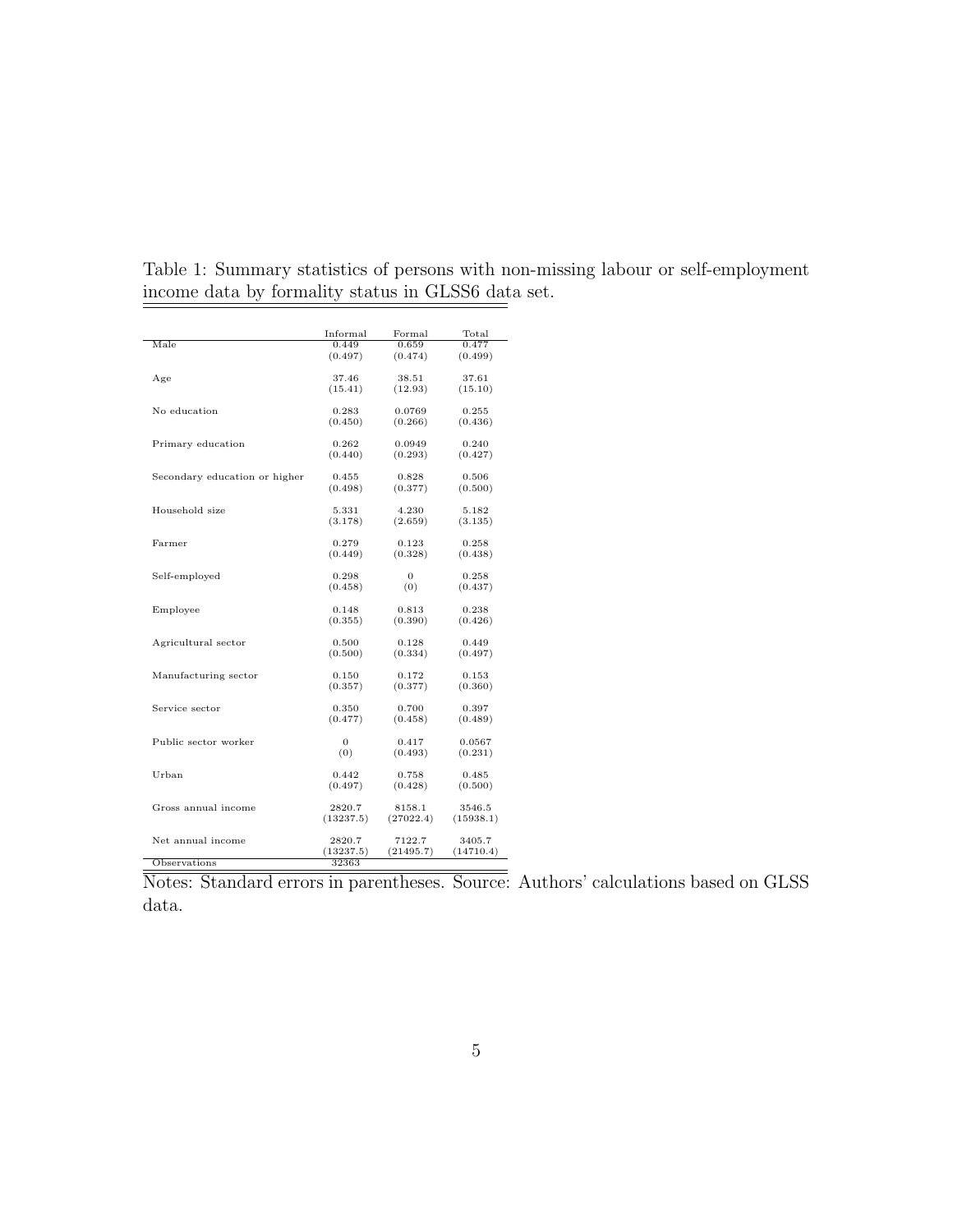

Figure 1: Share of formal sector workers out of all employed and self-employed (15 years or older).

Source: Authors' calculations based on GLSS data.

lation when calculating the impacts of tax changes (that is, observations for which labour income or self-employment income data exist are used) for 2012/13. The formal sector is, as expected, composed of better-educated individuals. While around four out of five of workers in the formal sector (83 per cent) in 2012 had attained a secondary degree or higher, this was true for less than half of workers in the informal sector (46 per cent). Formal sector workers have better education and they reside in urban areas more often than informal sector workers do. Formal sector workers are often employees and they typically work for the service sector (which includes public sector workers), whereas many informal sector workers work in the agricultural sector. Net annual income (gross income minus income tax and social security payments paid by the employee) for formal sector workers is on average more than twice the income for informal sector workers (for whom by definition gross and net wages are the same).<sup>5</sup>

Our data confirm the decrease of the formal sector discussed in the literature (see Figure 1). Between 1991 and 2012 the share of formal workers declined from 29.6 per cent to 21.7 per cent.

Formal sector workers enjoyed on average higher net pay across all four waves (see Figure 2). The propensity to be paid below the minimum wage (the red line

<sup>5</sup>The different characteristics may mean that finding a job in the formal sector is not easy for many informal sector workers, such as agricultural workers in rural areas. We will consider the consequences of this for the microsimulation results with dynamic effects towards the end of Section 5.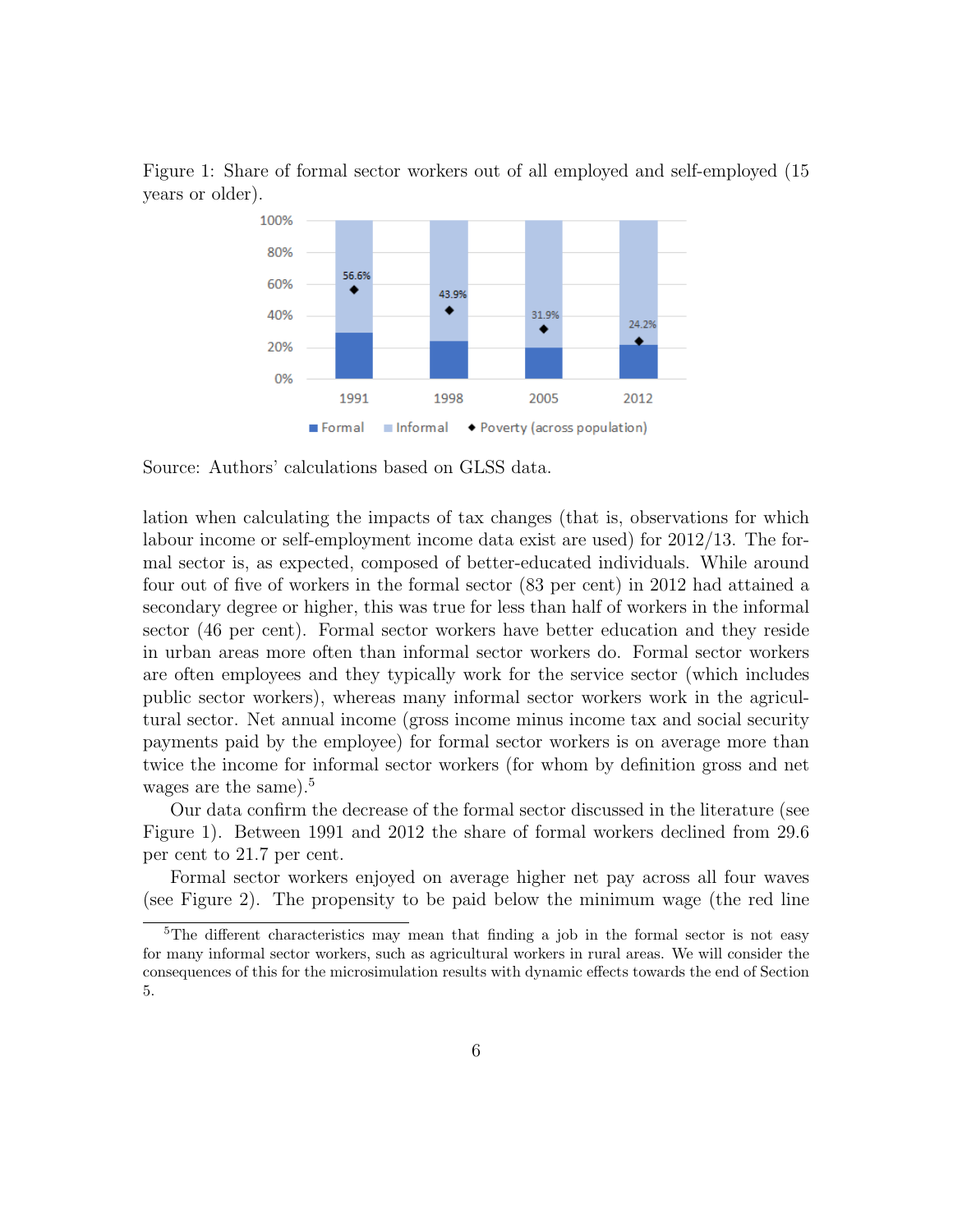in the graph) was also considerably lower in the formal sector than in the informal sector.



Figure 2: Wage distribution for formal and informal workers across time.

Source: Authors' calculations based on GLSS data.

## 4 Modelling approach

For the purpose of this study we combine econometric estimation methods and microsimulation methods which are explained in more detail below. The results from both methods inform each in other in the following manner: first, we estimate the elasticity of the formal sector with regard to the net pay difference between the formal and the informal sector based on four waves of the GLSS. Second, we use GHAMOD, the microsimulation model for Ghana, to simulate two different policy reforms: a stand-alone expansion of social protection and a revenue-neutral expansion of social protection financed through an increase in employee payroll tax. Next we combine the changes arising in the net pay differential between the formal and informal sector due to the policy changes with the formality elasticity estimated in the first step, to gauge the effect on the size of the formal sector. Finally, we recalibrate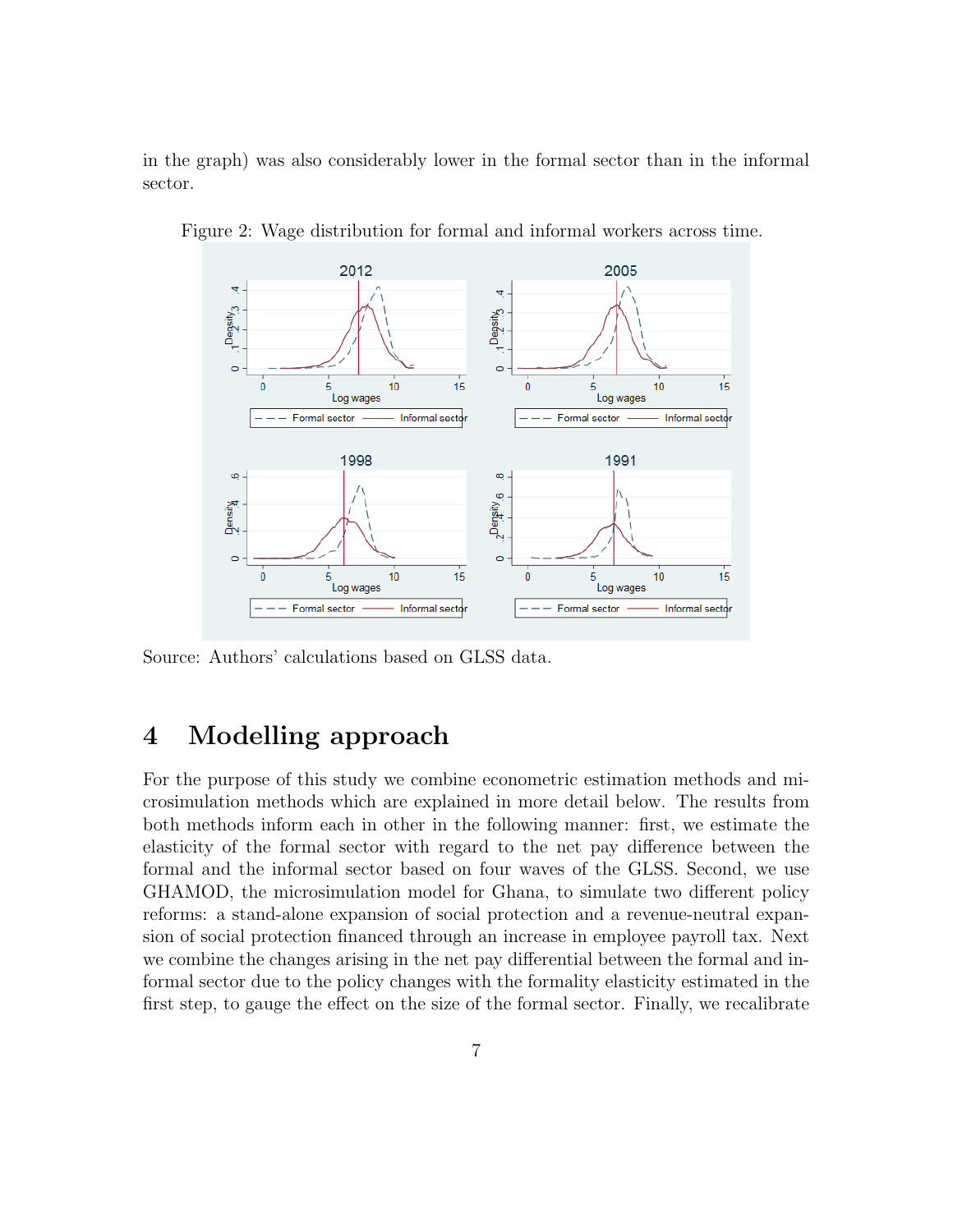the weights taking into account the changes in the size of the formal sector, before calculating the overall effects of the policy and behavioural changes on poverty and distributional outcomes and the government budget.

#### 4.1 Conceptual framework

We consider the following stylized framework to form the backdrop for the econometric work. The individual can either work in the formal sector, earning income  $y_f$ , or in the informal sector (or in the shadow economy), earning income  $y_s$ . If the individual works in the formal sector, he or she pays taxes (which can include employees' social security contributions)  $T(y_f)$  and obtains transfers equal to  $B(y_f)$ . Thus, net income in the state of formal work is given by  $x_f = y_f - T(y_f) + B(y_f)$ , which must be sufficient to finance consumption  $c_f (1 + \tau)$ , where  $\tau$  is the consumption tax rate. Note that payroll taxes paid by employers affect the gross salary. The labour costs to the employer, denoted by  $Y_f$ , are  $Y_f = (1+p)y_f$ , which means that the gross income already encompasses the effect of payroll taxes, as gross income can also be written as  $Y_f/1+p$ .

If the individual works in the informal sector, no taxes are paid, but the individual might still be entitled to some benefits,  $B(y_s)$ , reflecting the fact that social protection programmes in developing countries, including in Ghana, often reach those working outside of the formal sector. The net income in the state of informal work is thus  $x_s = y_s + B(y_s)$ , which is used for consumption  $c_s(1+\tau)$ . Note that here we assume that both those in the formal sector and those in the informal sector indirectly pay value-added tax. Those who do not work at all can be treated as informal sector workers, but earning zero labour income.

The individual utility is linear (or log-linear) in consumption, and utility when working in the formal sector is thus  $x_f/(1 + \tau) - \psi$ , where  $\psi$  is the cost (which can be negative) of working in the formal sector. The costs are positive if working in the formal sector requires e.g. a longer commute but the costs can also be negative, if formal sector work also brings about other benefits (such as retirement income). The utility when working in the informal sector is  $x_s/(1+\tau)$ . This means that the individual works in the formal sector if

$$
x_f - x_s \ge \psi(1+\tau),\tag{1}
$$

which also means that the commodity tax does not affect the choice between formal and informal sector work.<sup>6</sup>

<sup>&</sup>lt;sup>6</sup>Note also that any changes in the payroll tax that the employer needs to pay for the formal sector wage,  $(1 + s)y_f$ , are already reflected in the gross pay,  $y_f$ , depending on the incidence of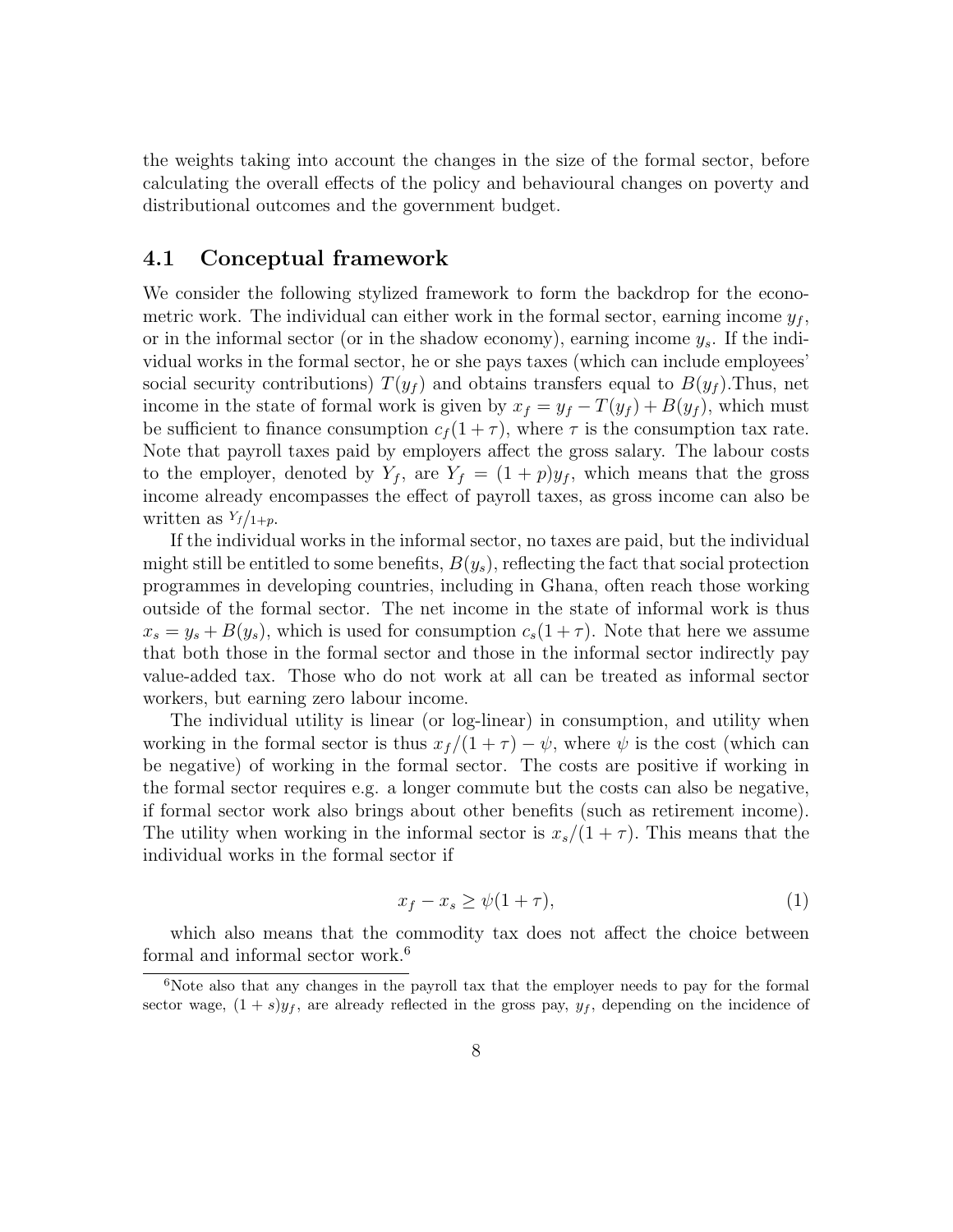Note that although this model is written as if working in the formal versus informal sector were solely based on individuals' choice, it can also be intepreted so that taxes on formal work create a wedge for formal sector employers, and the tax changes are therefore reflected in the gross wage they offer. According to conventional economic incidence analysis, a reduction in the income tax paid by workers can lead to a reduction in their asking wage, and therefore increase employment. Such a mechanism is, however, not possible, if the tax cut affects workers whose employment level is distorted by the presence of a minimum wage. For such workers, even if a tax cut would lead them to be satisfied with a lower gross wage, this would only lead to an increase in the supply of labour and not to an increase in employment (which is restricted by the minimum wage). It is for this reason that in the estimations below we mostly focus on workers who are paid wages above the legally binding minimum wage.<sup>7</sup> Another potential complication would arise from general equilibrium effects on wages—gross pay could be a function of the changes in the number of workers, but as in most micro-econometric tax studies such issues are assumed away in the basic set-up.

#### 4.2 Estimation

In the empirical approach, explained in more detail in the Appendix, the idea is to estimate an empirical counterpart of Equation 1, i.e. the probability of working in the formal sector  $P(y_f > 0)_{i,t}$  for the individual i and at period t is

$$
P(y_f > 0)_{it} = \alpha + \beta \times [x_f - x_s]_{it} + \epsilon_{it},
$$
\n(2)

where  $P(y_f > 0)$  is defined to take on the value of 1 if the individual supplies labour income in the formal sector exceeding zero. The estimation of this raises a number of challenges. One is that the key regressor on the right,  $(x_f - x_s)$ , is endogenous: if a person moves from the informal to the formal sector, net income changes. Second, net income is only observed for one state (informal/formal) at a time. The solution is to utilize a group-based pseudo panel approach, where the data are aggregated to groups, defined based on exogenous characteristics (such as sex, age, education), and the equation is estimated at a group level. Then, group mean values are used to get an estimate for  $(x_f - x_s)$  for each individual. The approach can also be interpreted as an instrumental variables approach, where group-time interactions are used as

payroll taxes.

<sup>7</sup>We acknowledge that this issue is more complicated in practice, as minimum wages are not necessarily effectively enforced: see Bhorat et al. (2015).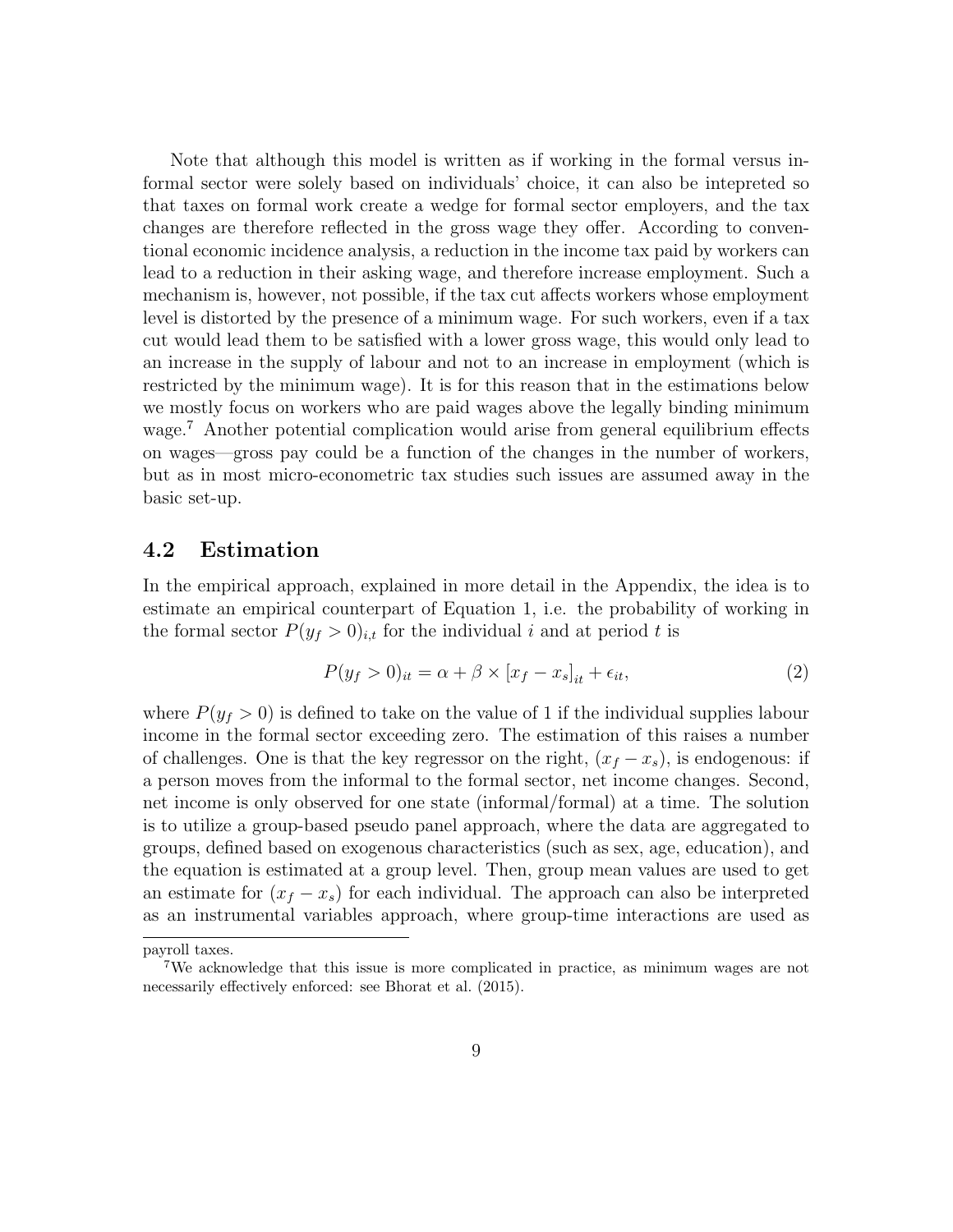Table 2: Elasticity of the share of formal work with respect to the change in the net pay between formal and informal work.

|                 |            |            | No controls   All controls   All controls, above minimum wage |
|-----------------|------------|------------|---------------------------------------------------------------|
| Elasticity      | $0.549***$ | $0.238***$ | $0.388***$                                                    |
| Std error       | 0.131      | 0.09       | 0.101                                                         |
| Number of cells | 158        | 158        | 147                                                           |

Notes: Linear probability regression results with the share of formal work as the dependent variable. The key regressor is the difference between the log of net pay in the state of formal work versus the log of net pay in the state of informal work. The model in Column 1 with no controls, the model in Column 2 with a full set of group and time dummies (groups formed based on age, sex, and education), and the model in Column 3 with the wage restricted to lie above the legal minimum wage. Instead of the regression coefficient, an elasticity estimate is shown. Standard errors calculated with the delta method. \*\*\* indicates significance at the 1 per cent level.

Source: Authors' calculations based on GLSS data.

excluded instruments for  $(x_f - x_s)$  in a model with group and time fixed effect added to an equation like (2).

The results can be converted into an elasticity format, where the elasticity of the share of formal work with respect to the change in the net pay  $(x_f - x_s)$ , or formality elasticity for short, is defined as

$$
\varepsilon = \frac{dP(y_f > 0)}{d(x_f - x_s)} / \frac{P(y_f > 0)}{(x_f - x_s)} = \beta * \frac{(x_f - x_s)}{P(y_f > 0)}
$$
(3)

#### 4.3 Data and estimation results

We use waves 3 to 6 of GLSS for the estimation. The data are divided into groups based on sex, age (five ten-year age groups for persons between 15 and 60 years of age), and four education groups  $8$  The data are restricted to those who are workers; i.e. the self-employed are dropped from the estimation sample.

The result for models where log of net income is used are reported in Table 2. The first column shows only the strong correlation between the share of formal work and the difference in the take-home pay between formal and informal work, the second model includes a full set of group and time dummies, and the final col-

<sup>8</sup>The groups are: Not completed primary education, Primary, Lower secondary, and Upper secondary or higher.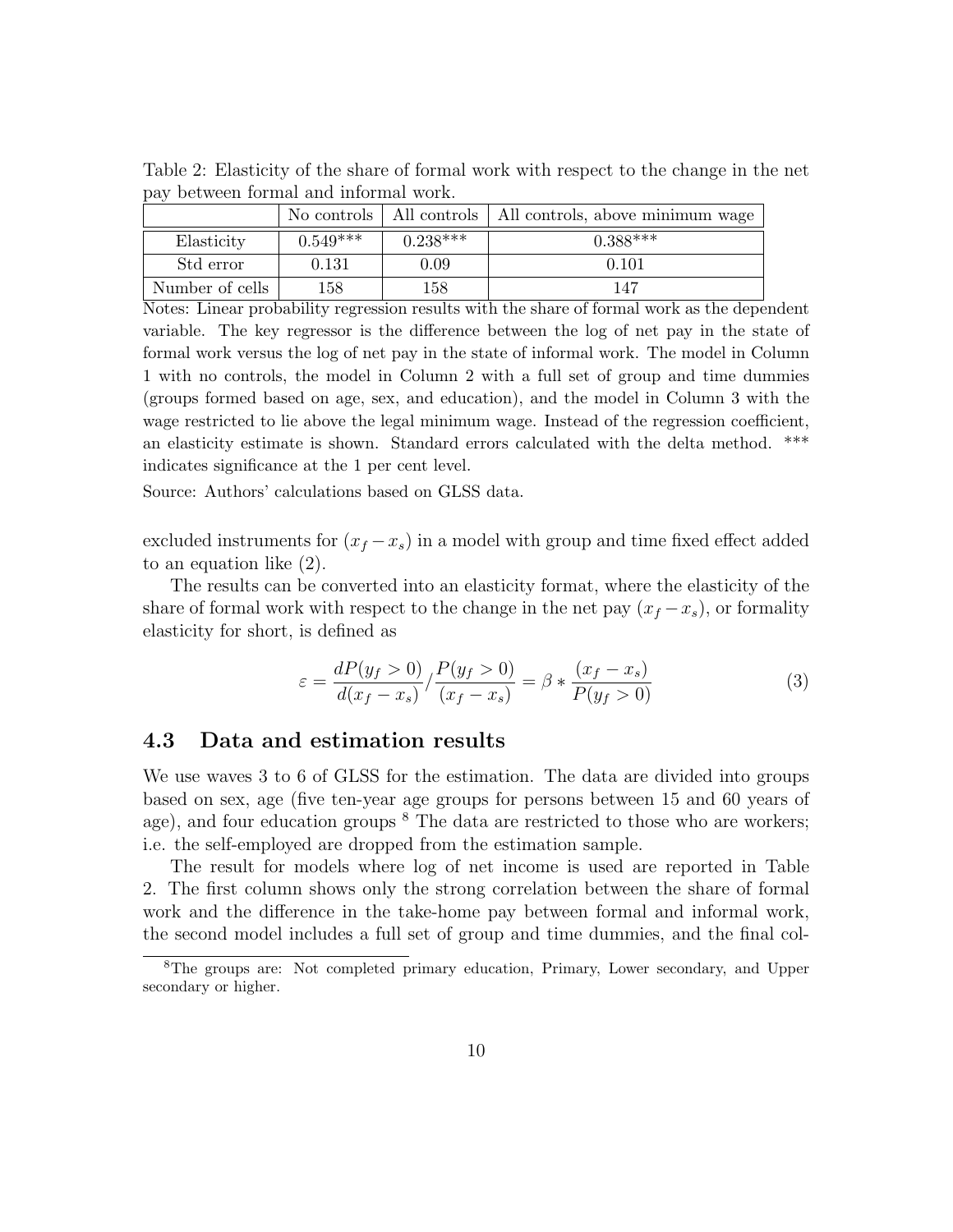umn is the preferred specification, where the formal sector wage is restricted to be above the minimum wage. The results from the final two models can be given a causal interpretation. They are statistically significant (at the 1 per cent level) and the estimated elasticity is not too far away from the ballpark of extensive margin elasticities estimated using high-income country data.

### 4.4 Simulation of tax-benefit reforms in Ghana

#### 4.4.1 GHAMOD, a microsimulation model for Ghana

Our starting point is the static tax-benefit microsimulation model, GHAMOD (Adu-Ababio et al. 2017). The model is built on the EUROMOD platform. The underpinning data set is the latest wave of the Ghana Living Standard Measurement Survey, GLSS6 from 2012/13. The policy rules are modelled for every year from 2013 to 2016; from 2014 on, all incomes are uprated taking into account inflation, though exclusively using the Consumer Price Index due to lack of other indices. For the purpose of this study all simulations are performed for the base year, 2013, and no uprating is necessary.

The model simulates the following taxes, levies, and benefits:

- Personal income tax, which is a progressive tax on income from formal work with a top marginal tax rate of 25 per cent.
- Social security contributions are a combination of two schemes. The SSNIT (Social Security and National Insurance Trust) rate is a flat-rate tax levied on employers and employees in the formal sector and restricted to those aged 15 to 45 years. The SSNIT rate is 5.5 per cent for employees and 13 per cent for employers.
- The LEAP transfer programme, which is geared towards extremely poor households (consumption per adult equivalent of 446 cedi) that also serve as caregivers to OVCs or have a pregnant, disabled, and/or old (65 or older) member, with the benefit increasing with the number of qualified individuals in the household.
- A school feeding programme (or its monetary equivalent, as it is an in-kind transfer).
- The value-added tax.
- All excises.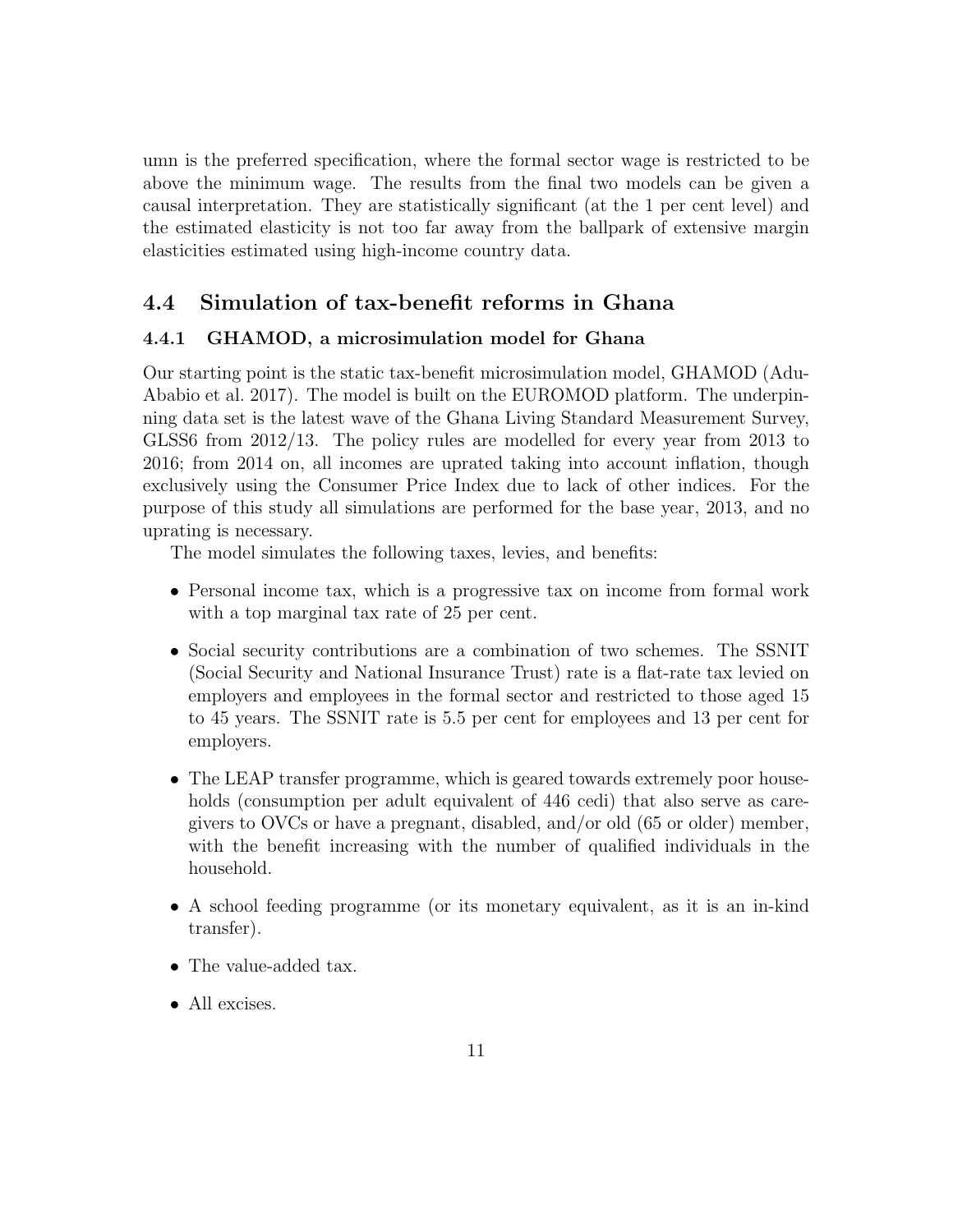Simulations of indirect taxes are based on the reported expenditures in the household data set.

#### 4.4.2 Policy reform scenarios

We model two different policy scenarios: (1) a stand-alone extension of social protection and (2) a revenue-neutral scenario where the more generous social safety net introduced is fully financed through an increase in employee payroll tax. Both scenarios extend existing policies, namely the LEAP benefit and the SSNIT rate for employees.

In policy scenario (1) eligibility conditions for the LEAP transfer are relaxed and the benefits made more generous:

- The benefit amounts are raised to the level that came into effect only in 2014, more than tripling benefit amounts with the minimum benefit increasing from 8 to 32 and the maximum benefit from 15 to 53 cedi a month per household.
- The eligibility threshold is raised from consumption per adult equivalent of 446 to twice that amount, i.e. 892 cedi. This threshold is still below the poverty line.
- The amounts are further doubled for those below the initial threshold (i.e. the 446 line).
- Introduction of a universal old-age pension: those aged 65 and over who do not receive any other pension receive the same amounts as other LEAP beneficiaries.
- Instead of caregivers to OVCs, all households with under-age chidren who fall below the consumption threshold are eligibible.

The different elements of reform (1) are simulated simultaneously. The order of the simulation is such that the pension reform takes place first, as it can have an impact on eligibility for some LEAP transfer recipients. Scenario (1) disregards entirely how such rather massive extension could be financed.

Scenario (2) in turn is designed to fully finance the costs accruing to the government when extending social protection: on the benefit side the same rules as under scenario (1) apply. Additionally, the SSNIT rate for employees is raised to the point that it can recoup the costs of the LEAP expansion assuming no behavioural change. The increase in the SSNIT rate necessary to offset the additional expenditure on the reformed LEAP transfer programme assuming no behavioural adjustments is eight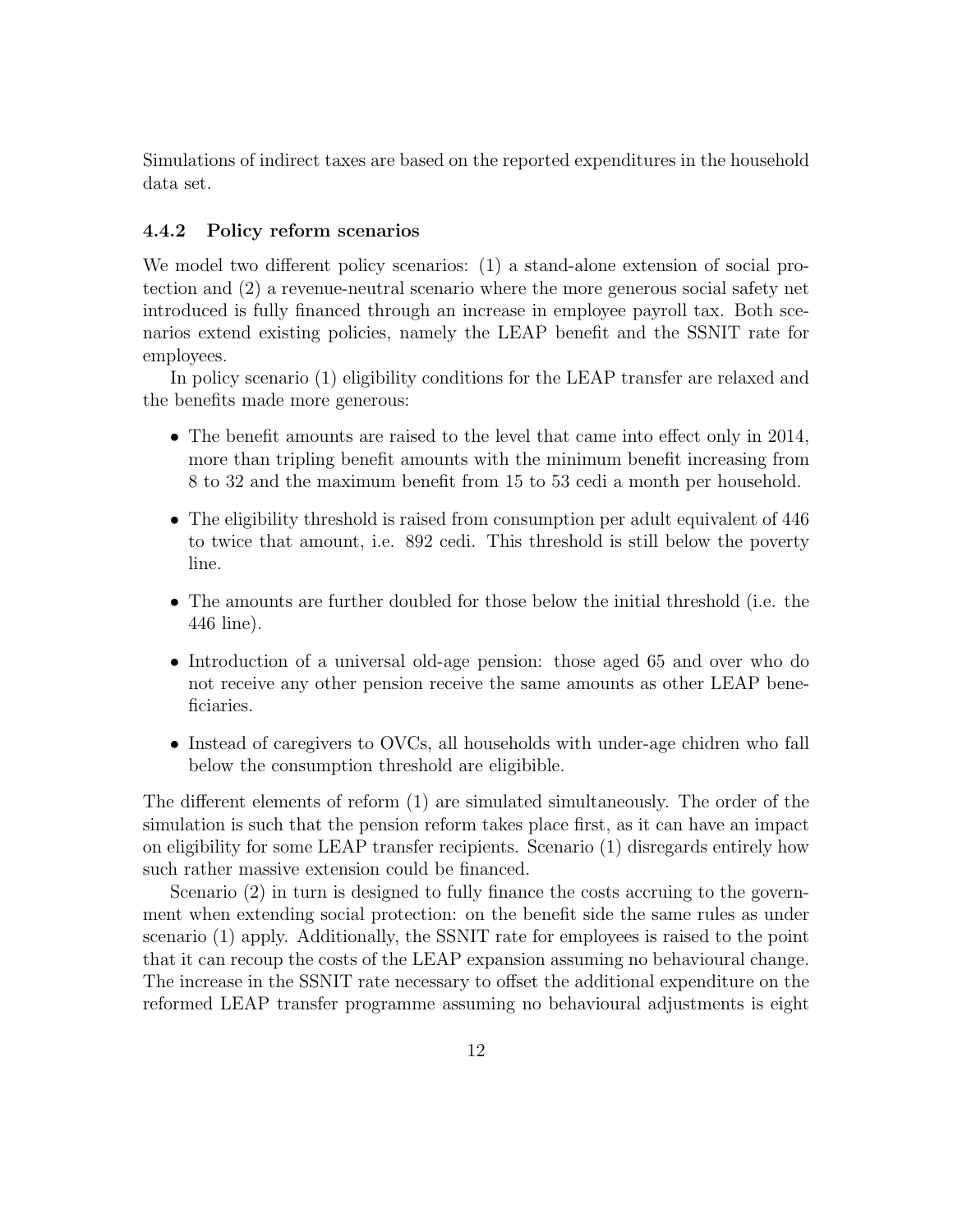percentage points. The exact change in the tax rate depends, of course, on how well the baseline simulation matches the actual tax receipts reported by the government. The background study by Adu-Ababio et al. (2017) reports results from a macro validation, where the total tax revenue as predicted by GHAMOD is compared with information on actual revenues from the Ministry of Finance. The simulation of labour income tax (totalling 2.1 billion cedi), for which external information exists and whose base is close to the social security contributions base, is reasonably close to the officially stated receipts (2.4 billion).

We chose to finance the additional social protection through increasing the payroll tax as changes are easy to implement and straightforward to understand. By contrast, changes to progressive income tax rate schedules are more intricate. Clearly, financing the reform with increases in indirect taxes would also be an option. Yet in the absence of consumption data revealing whether the households use informal versus formal retailers to purchase goods, changes in indirect taxation would not have any impacts on the formality margin.

### 5 Results

The results are reported in Tables 3 and 4. In the first column, we report the baseline/status quo results for the year 2013. Poverty and inequality are measured using consumption. As the changes in the policy experiment refer to income changes, we turn these into changes in consumption possibilities. In other words, we examine how much consumption would change if all the additional income were spent. The next two columns are based on static microsimulation with no behavioural impacts. The first of these shows the impacts of expanding the social protection alone (Reform A: non-revenue-neutral scenario) and the second the impacts of a reform where the SSC paid by the employees is raised to recoup the revenue (Reform B: revenue-neutral scenario). The last column includes the results with the behavioural impacts, i.e. where the tax increase leads to a reduction in the share of formal work (revenueneutral scenario with behavioural impacts).

The labour supply estimates reported in Table 2 suggest an elasticity of 0.39 (Column 3). When calculating the impacts of the reduction in the share of formal workers we assume that the larger number of workers in the informal sector does not change informal sector wages. While there is of course concern for more general equilibrium effects, we consider the effects of the proposed interventions on labour supply in the informal sector to be not important enough to exert downward pressure on wages in the informal sector.

In a revenue-neutral reform scenario government needs to increase the employee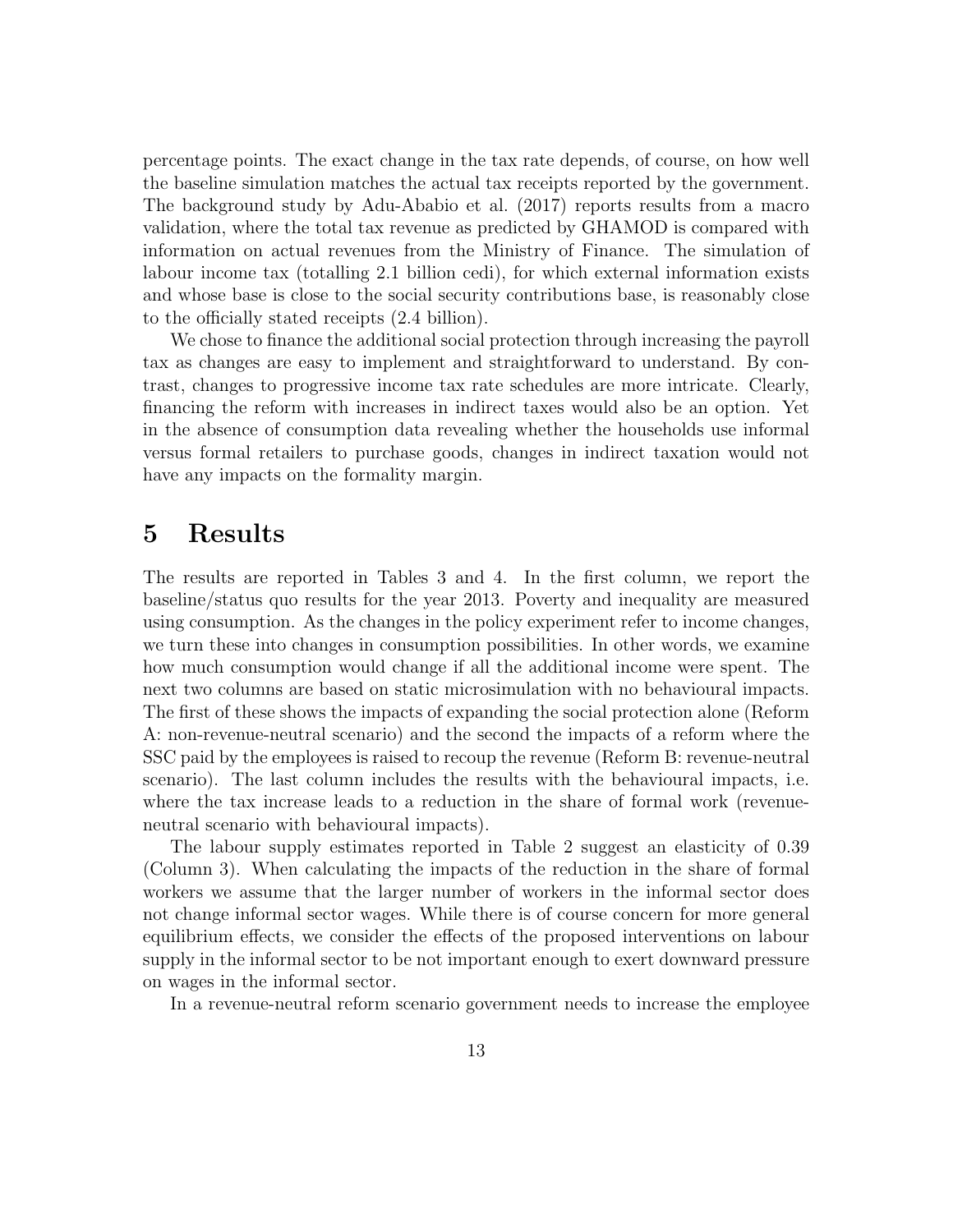|                                    | Status quo $(I)$ | Reform A:         | Reform B:      | Revenue-          |  |
|------------------------------------|------------------|-------------------|----------------|-------------------|--|
|                                    |                  | Stand-alone       | Revenue-       | neutral           |  |
|                                    |                  | extension of      | neutral        | reform with       |  |
|                                    |                  | social            | $reform$ (III) | behavioural       |  |
|                                    |                  | protection        |                | impacts $(IV)$    |  |
|                                    |                  | (II)              |                |                   |  |
|                                    |                  |                   |                |                   |  |
| $\overline{\mathbf{FGT(0)}}$       |                  |                   |                |                   |  |
| All                                | 24.9             | 24.1              | 24.3           | 24.3              |  |
| Male-headed                        | 26.6             | 26.0              | 26.2           | 26.2              |  |
| households                         |                  |                   |                |                   |  |
| Female-headed                      | 19.7             | 18.4              | 18.5           | 18.5              |  |
| households                         |                  |                   |                |                   |  |
| Households with                    | 27.4             | $\overline{26.7}$ | 26.9           | $\overline{26.9}$ |  |
| children                           |                  |                   |                |                   |  |
| Households with                    | 33.7             | 29.3              | 29.3           | 29.4              |  |
| older persons                      |                  |                   |                |                   |  |
| $\overline{\mathbf{FGT(1)}}$       |                  |                   |                |                   |  |
| All                                | 8.1              | 6.7               | 6.8            | 6.8               |  |
| Male-headed                        | $\overline{8.8}$ | 7.3               | 7.5            | $\overline{7.5}$  |  |
| households                         |                  |                   |                |                   |  |
| Female-headed                      | 6.0              | 4.6               | 4.7            | 4.7               |  |
| households                         |                  |                   |                |                   |  |
| Households with                    | 8.9              | 7.4               | 7.5            | 7.5               |  |
| children                           |                  |                   |                |                   |  |
| Households with                    | $11.0\,$         | 7.8               | 7.9            | 7.9               |  |
| older persons                      |                  |                   |                |                   |  |
| Gini                               | 41.7             | 40.8              | 41.1           | 40.8              |  |
| $\overline{\text{P}80/\text{P}20}$ | 3.53             | 3.46              | 3.46           | $3.46\,$          |  |

Table 3: Simulation results of expanding social protection on poverty and inequality.

Notes: Poverty rates measured using consumption-based absolute poverty line of 1314 Ghanaian cedi per adult equivalent per year. The Gini index is also calculated on the basis of consumption. Source: Authors' calculations using GHAMOD.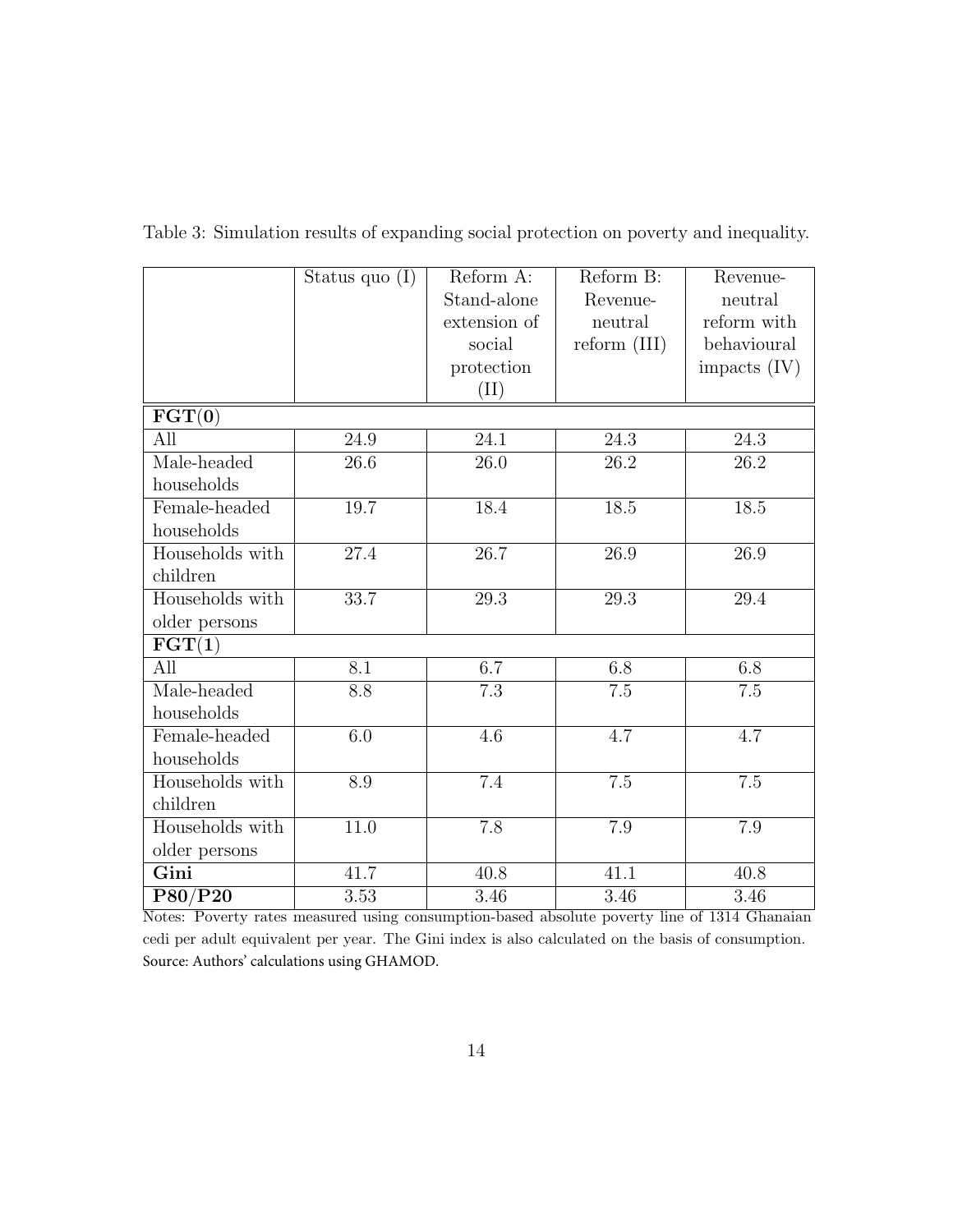SSC rate by approximately eight percentage points (from 5.5 per cent to 13.5 per cent).<sup>9</sup> The decrease in the difference in net wages between the formal and informal sector wage together with the elasticity estimated in Table 2 then implies that formal sector work is decreased by 2.57 per cent.

Reforming LEAP and the pension system reduces poverty overall (Column 1), and in particular among households with older persons (defined as households with at least one member above 65). While the headcount rate  $(FGT(0))$  overall would decrease by less than one percentage point in the reform scenario, it would decrease by more than four percentage points among households with older persons. Femaleheaded households also benefit slightly more than male-headed households. The wide coverage of the simulated pension benefit explains why households with older persons benefit particularly. The poverty gap index  $(FGT(1))$  is reduced relatively more, especially among households with older persons. The decrease in poverty is accompanied by a decrease in inequality as the proposed reform of the benefit system mainly benefits those at the bottom of the income distribution.

In a revenue-neutral reform scenario (Column 3 of Table 3) these effects remain largely the same: the decrease in poverty is smaller overall but still sizeable for households with older persons. Interestingly, the effects of the proposed reforms remain stable even when considering negative effects on the share of formal sector workers due to higher social security payments by employees in the formal sector (Column 4 of Table 2); the decrease in the formal labour share barely affects poverty rates as households benefiting from the increased social protection are mostly employed in the informal sector.

The proposed reforms entail significant costs to the government's budget (see Table 4). Extending coverage of LEAP increases expenditure on the LEAP programme by more than 120 times (Column 2 in Table 4). Extending coverage of the pension system to those aged 65 years and above with no pension entitlement so far implies additional expenditures of 437 million cedi. Both reforms together thus amount to a total of 710 million cedi of additional expenditure for the state budget. In a revenueneutral setting, on the other hand, government more than doubles its income from employee SSC (from 389 to 1095 million cedi, Column 3 in Table 3) to offset the additional expenditure due to the extension of social protection.<sup>10</sup>

Factoring in behavioural responses of labour supply (Column 4 in Table 3) shows

<sup>9</sup>Due to a rounding error, the proposed reform is not exactly revenue neutral.

<sup>&</sup>lt;sup>10</sup>The reason that such a relatively costly reform leads to fairly small changes in poverty on average is explained by the fact that the total poverty gap (the number of poor persons times the mean poverty gap per person) was approximately 8.7 billion cedi, implying that complete poverty eradication would require reform of a greater order of magnitude.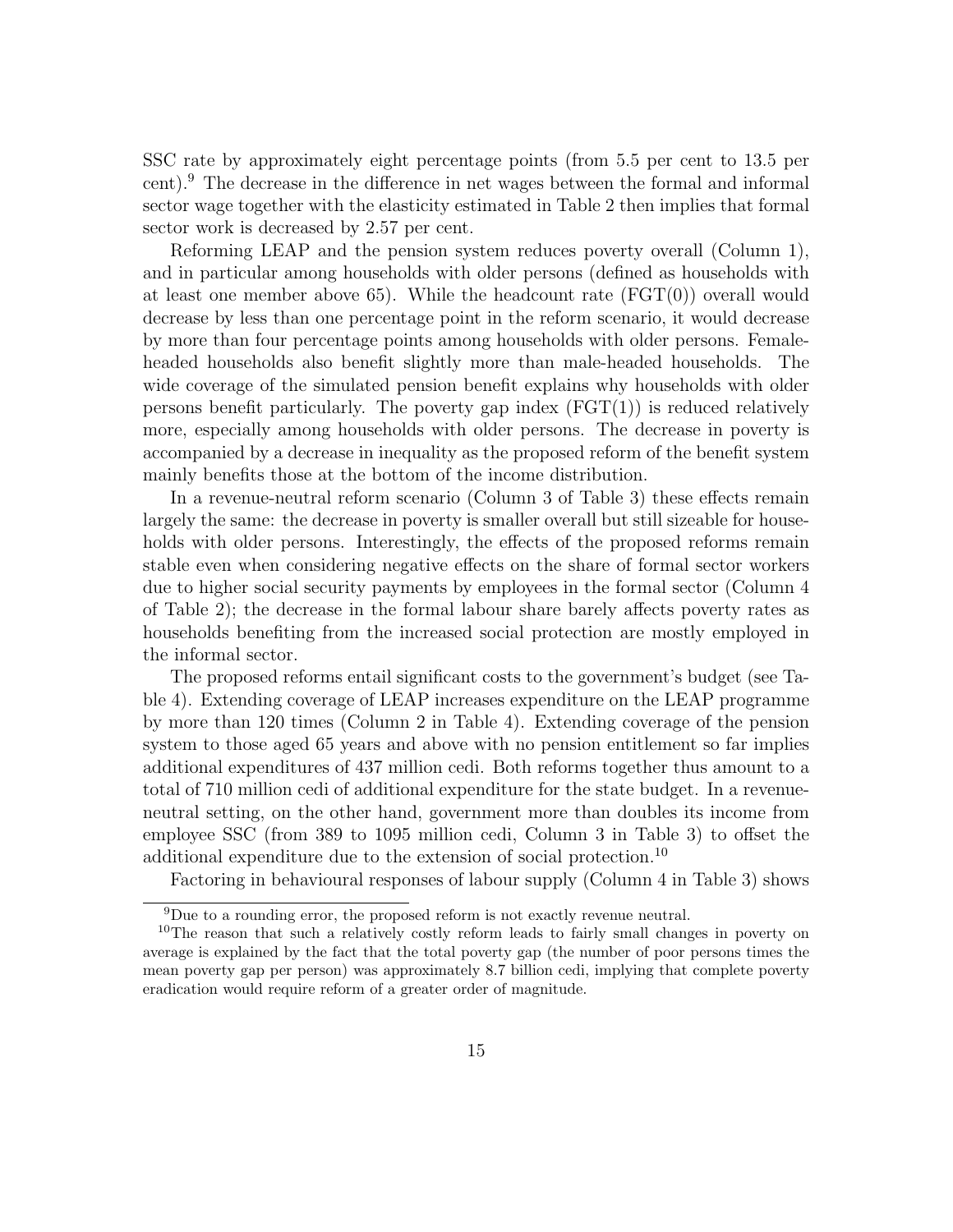|               |            | Reform A:       |           | Revenue-  |                                |
|---------------|------------|-----------------|-----------|-----------|--------------------------------|
|               |            | Stand-          | Reform B: | neutral   | Difference                     |
|               |            | alone           | Revenue-  | reform    | between                        |
|               | Status quo | extension       | neutral   | with be-  |                                |
|               | (I)        | of social       | reform    | havioural | $(III)$ and<br>$(IV)$ , in $%$ |
|               |            | protection      | (III)     | impacts   |                                |
|               |            | $(\mathrm{II})$ |           | (IV)      |                                |
| LEAP benefit  | 3.34       | 273.50          | 273.50    | 274.3     | 0.30                           |
| Old-age       | 0.00       | 436.58          | 436.58    | 436.9     | 0.07                           |
| <b>LEAP</b>   |            |                 |           |           |                                |
| Employee      | 388.63     | 388.63          | 1094.93   | 1057.6    | $-3.41$                        |
| <b>SSC</b>    |            |                 |           |           |                                |
| Employer      | 1066.54    | 1066.54         | 1066.54   | 1030.1    | $-3.42$                        |
| <b>SSC</b>    |            |                 |           |           |                                |
| Income tax    | 2059.78    | 2059.78         | 2059.78   | 1989.4    | $-3.42$                        |
| <b>Budget</b> |            | 710.08          | 3.78      | 145.8     |                                |
| effects       |            |                 |           |           |                                |
| Formal sector | 13.6       | 13.6            | 13.6      | 13.1      | $-3.67$                        |
| $(\%)$        |            |                 |           |           |                                |

Table 4: Simulation results of expanding social protection on government budget.

Notes: The budgetary implications are expressed in millions of Ghanaian cedi. Source: Authors' calculations using GHAMOD.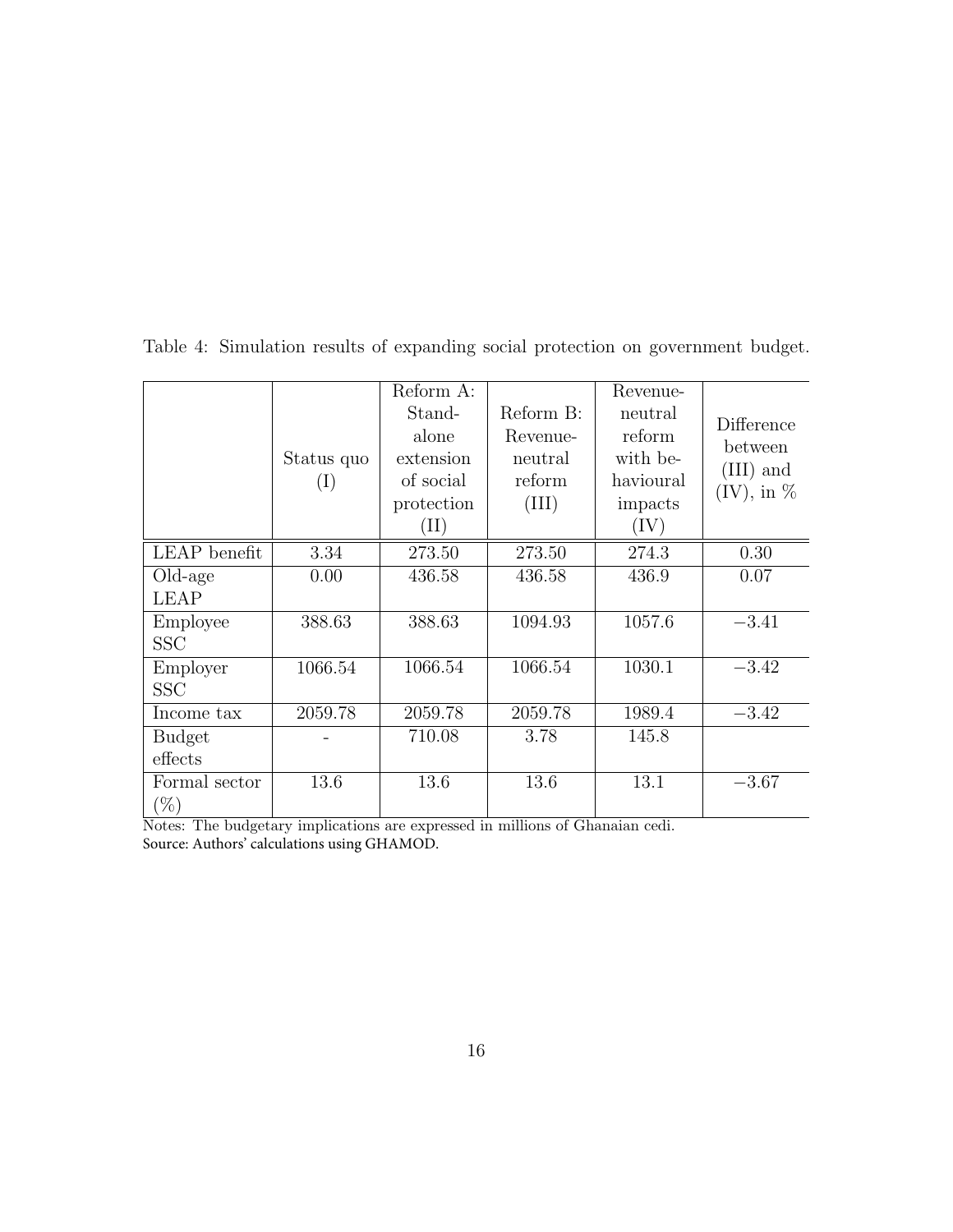that the consequences of a lower share of formal sector employees for the state budget are negative but not drastically so. The government now has lower receipts of employee SSC, due to the smaller formal sector, but the decrease is overall around 3 per cent. The receipt of employer SSC and income tax is reduced by a similar amount in the scenario with behavioural responses.

#### 5.1 Sensitivity analysis

The purpose of this section is to examine how sensitive the results in the analysis with behavioural impacts are with respect to some key parameter values. Equation 3 implies that the greater the change in the share of formal sector,  $dP(y_f > 0)$ , the higher are (i) the formality elasticity,  $\varepsilon$ , (ii) the relative change in the net pay,  $d(x_f - x_s)/(x_f - x_s)$ , and (iii) the initial size of the formal sector,  $P(y_f > 0)$ . The difference in the poverty and government budget implications of the reform between the static and dynamic calculation is therefore directly related to the magnitude of these three terms. Out of these, we would argue that the last, the share of the formal sector, is fairly reliably measured in the data; our estimate of its size is also close to external information from Alagidede et al. (2013). We therefore conduct sensitivity analysis with respect to the first two parameters, the elasticity and the change in the net wage.

The formality elasticity (approximately 0.39) is moderate, and therefore it is worth investigating how much the results would change if one were to use a higher elasticity estimate. We therefore repeat the calculations by assuming an elasticity equal to 0.75. We also experiment with changing the relative change in net pay (which is around −10 per cent in the base analysis). One could argue that using mean values of net incomes for all formal and informal sector workers could overestimate the wage difference between the two sectors, if for instance a high proportion of informal sector workers are relatively immobile rural agricultural workers with low pay. This would, in turn, underestimate the relative change in the net pay when taxes are increased. A more detailed analysis of the data reveals that the pay difference across sectors is indeed somewhat smaller in urban areas. However, the urban formal sector gross wage is also higher on average, implying that the relative change in net pay is approximately −13 per cent when calculated among the urban sector workers only. This reasoning led us to check the implications of using a  $-15$  per cent change in the net pay in the dynamic analysis.

The results for government revenues and expenditures are reported in Table 5. According to them, the costs of the reform increase significantly, especially in the case where the elasticity is increased: the government budget has a shortfall of more than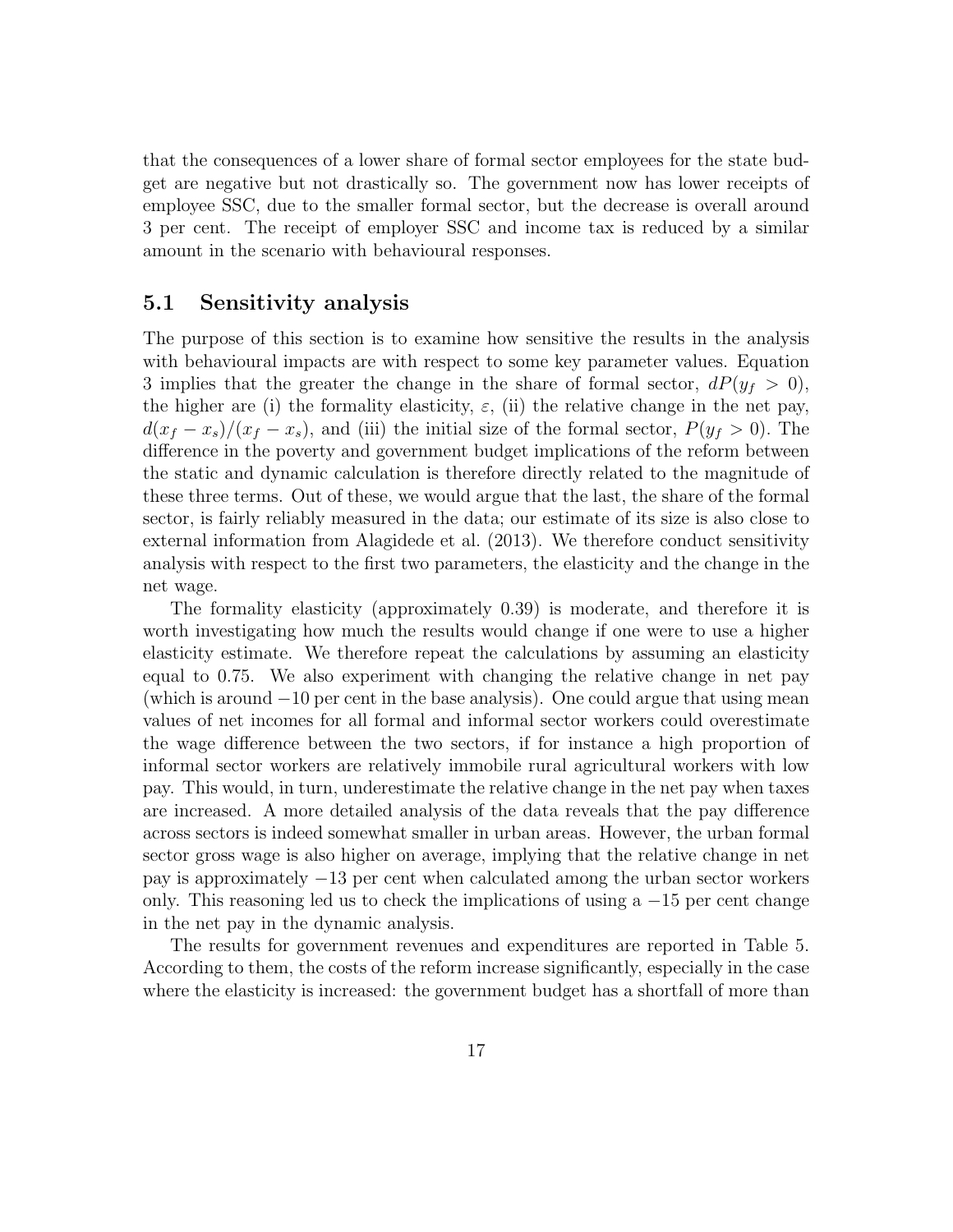|                                | Revenue-neutral<br>reform with<br>behavioural<br>impacts | The same with<br>greater wage<br>change $(-0.15\%$<br>instead of<br>$-0.1\%$ | The same with<br>higher elasticity<br>$(0.75$ instead of<br>(0.39) |
|--------------------------------|----------------------------------------------------------|------------------------------------------------------------------------------|--------------------------------------------------------------------|
| LEAP benefit                   | 274.3                                                    | 274.9                                                                        | 275.3                                                              |
| Old-age part of LEAP benefit   | 436.9                                                    | 437.1                                                                        | 437.3                                                              |
| Employee SSC                   | 1057.6                                                   | 1031.2                                                                       | 1012.3                                                             |
| Employer SSC                   | 1030.1                                                   | 1004.5                                                                       | 986.0                                                              |
| Income tax revenue             | 1989.4                                                   | 1940.0                                                                       | 1904.2                                                             |
| Change in costs vs. status quo | 145.8                                                    | 247.9                                                                        | 321.7                                                              |
| Share of formal workers $(\%)$ | 13.1                                                     | 12.8                                                                         | 12.6                                                               |

Table 5: Sensitivy analysis of government revenues and expenditure.

Note: The first column reproduces the numbers of Column (4) in Table 4. Source: Authors' calculations using GHAMOD.

300 million cedi instead of the 146 million cedi in the dynamic baseline calculation. The increase in the size of the net pay change has a more muted impact on the costs, but of course, the magnitude of the changes made to parameter values were much more significant when changing the elasticity.

We have also calculated the impacts of these changes to the reform on poverty and inequality (not shown for brevity). The results remain almost intact, with Gini dropping to 40.7 and the poverty impacts the same at one-digit level. Of course, if one needed to further increase the tax rates to return to a revenue-neutral scenario, the poverty rates could also increase. Despite this caveat, the main pattern of the results seems to be fairly robust: even when taking (larger) behavioural changes into account, the reform appears to reduce poverty and inequality.

## 6 Conclusion

This paper has studied, for the first time to our knowledge in a developing-country case, the impacts of expanding social protection and financing it using a tax-benefit model with behavioural elements. For the latter part, we presented estimates that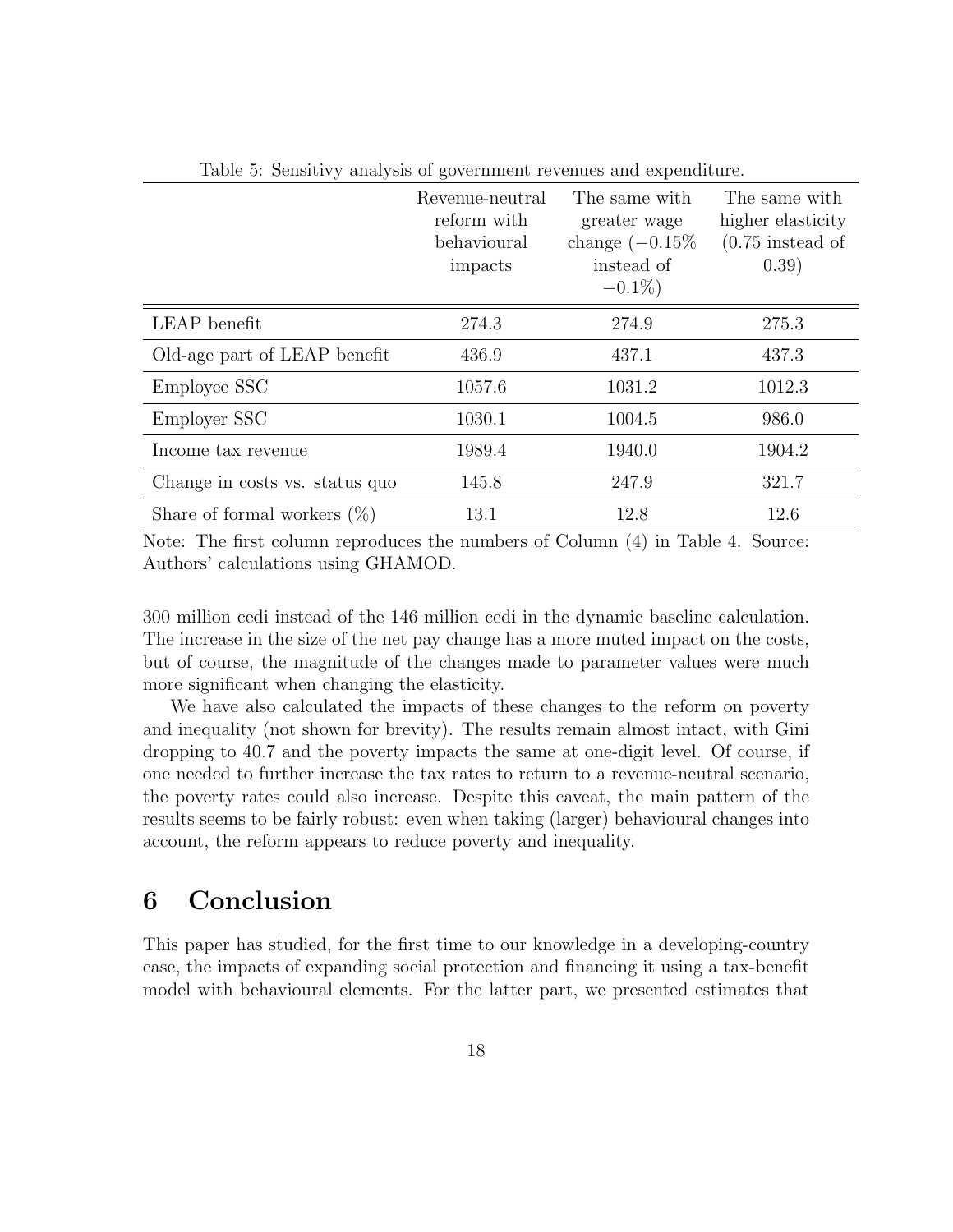identify the causal impact of tax changes on the share of formal work in Ghana, the country we study. These estimates were then taken into account in the simulation and the overall impacts were calculated for the case both with and without behavioural changes.

The simulated policy included expanding the amounts and the eligibility threshold of the existing LEAP cash transfer programme and introducing a new universal old-age pension. The amounts offered in these reforms are still very modest and they alone would not raise the households above the poverty line. This is why their estimated impact on the poverty headcount rate was also fairly small: less than a one percentage point reduction for households with children and a four percentage point reduction for households with older people. The cost of the programme would be approximately 700 million Ghanaian cedi and financing it with an increase in the social security contribution of formal sector employees would imply raising the rate by approximately eight percentage points. The increase is sizeable, given the narrow base of the tax.

Our preferred estimate for the elasticity of the share of formal work with respect to the difference in the net pay when in formal versus when in informal work is approximately 0.39. It is statistically significant, and while it may be above the estimates from developed countries, the elasticity is not large either. This also means that the difference in the poverty-reducing impact of social protection when estimated with or without behavioural linkages is small. This finding is reinforced by the fact that poor households do not typically work in the formal sector and that is why they are not affected by the tax increase. The costs of financing the programme increase by approximately 20 per cent due to the reduction in the share of formal work.

A number of caveats need to be kept in mind when interpreting the results. First, the estimated elasticity could be larger, and we have carried out some sensitivity analysis with respect to the size of the elasticity. Second, since the data set was originally prepared to study consumption, the income data are not necessarily as reliable. One further issue is that all those working in the formal sector are modelled to pay taxes. However, while their income from their main job is subject to thirdparty withholding by employers, they can still evade taxes from other income they earn and, arguably, the extent of evasion may also depend on the tax rate. This means that the exact size of the tax rate increase is only estimated with some margin of error. As always in microsimulation models, we have not allowed for any "leakage" due to administrative costs or misspent revenues by the social protection administration: a point with perhaps more relevance in a poor-country context with more limited government capacity. Tackling many of these issues is on our future research agenda.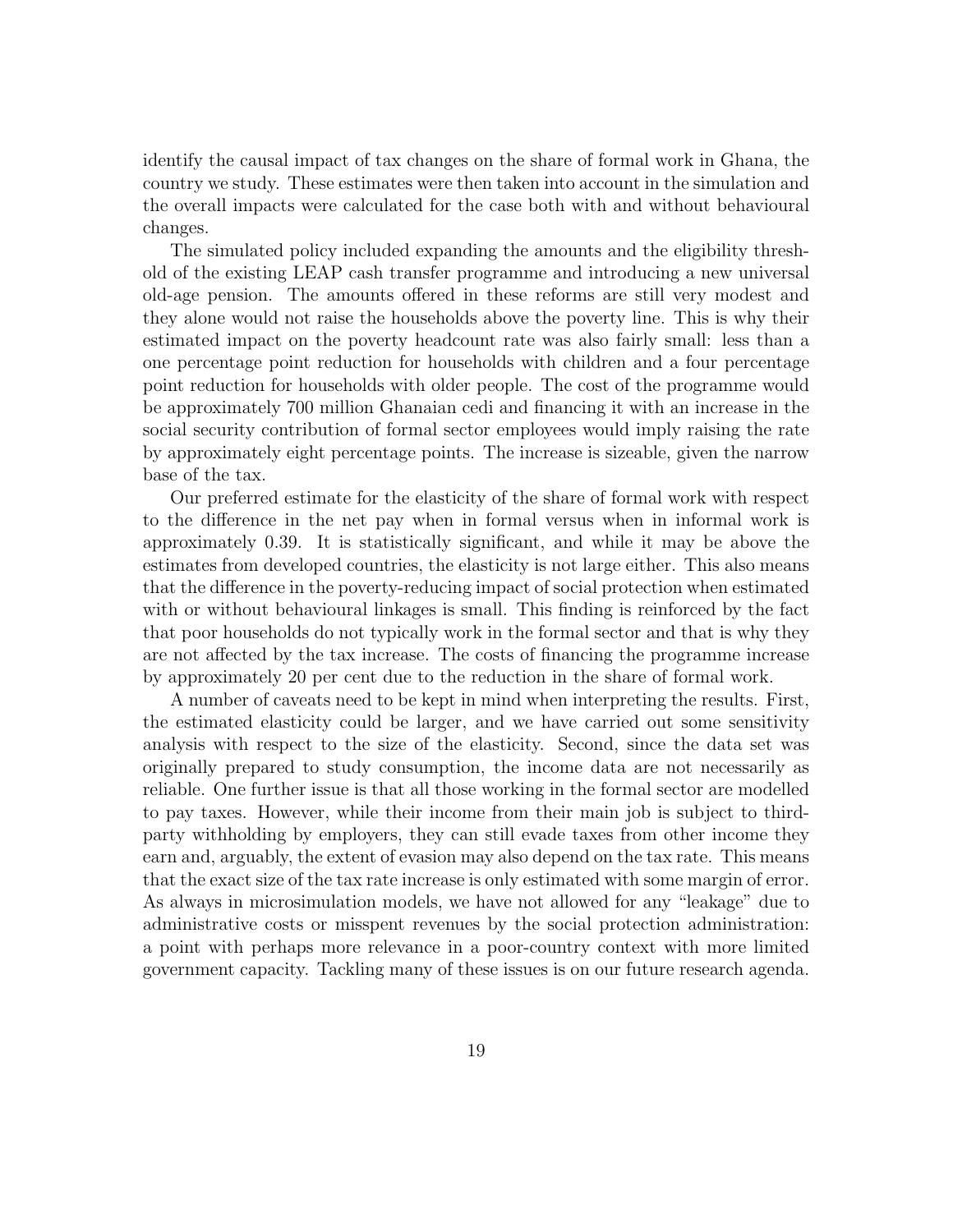## References

- Abramovsky, L. and D. Phillips (2015). A tax micro-simulator for Mexico (MEX-TAX) and its application to the 2010 tax reforms. Institute for Fiscal Studies Working Paper No. 23.
- Adu-Ababio, K., R. Osei, J. Pirttilä, and P. Rattenhuber (2017). Ghana 2013-2016. SOUTHMOD country report, UNU-WIDER.
- Alagidede, P., W. Baah-Boateng, and E. Nketiah-Amponsah (2013). The Ghanaian economy: An overview. Ghanaian Journal of Economics 1, 4–34.
- Alzúa, M.L., G. Cruces, and L. Ripani (2012). Welfare programs and labor supply in developing countries: experimental evidence from Latin America. Journal of Population Economics  $26(4)$ , 1255–1284.
- Angrist, J. and J.-S. Pischke (2009). Mostly Harmless Econometrics: An Empiricist's Companion. Princeton University Press.
- Bank of Ghana (2007). Issues on Wages and Labour Market Competitiveness in Ghana. Bank of Ghana.
- Bergolo, M. and G. Cruces (2014). Work and tax evasion incentive effects of social insurance programs: Evidence from an employment-based benefit extension. Journal of Public Economics 117, 211–228.
- Bhorat, H., R. Kanbur, and B. Stanwix (2015). Minimum wages in Sub-Saharan Africa: A primer. IZA Discussion Paper No. 9204.
- Blundell, R., A. Duncan, and C. Meghir (1998). Estimating labor supply responses using tax reforms. Econometrica  $66(4)$ , 827–861.
- Garganta, S. and L. Gasparini (2015). The impact of a social program on labor informality: The case of AUH in Argentina. Journal of Development Economics 115, 99–110.
- Ghana Statistical Service (2014a). Ghana Living Standards Survey Round 6 (GLSS 6): Labour Force Report. Technical report, Ghana Statistical Service.
- Ghana Statistical Service (2014b). The Ghana Livings Standards Survey GLSS6. Main report.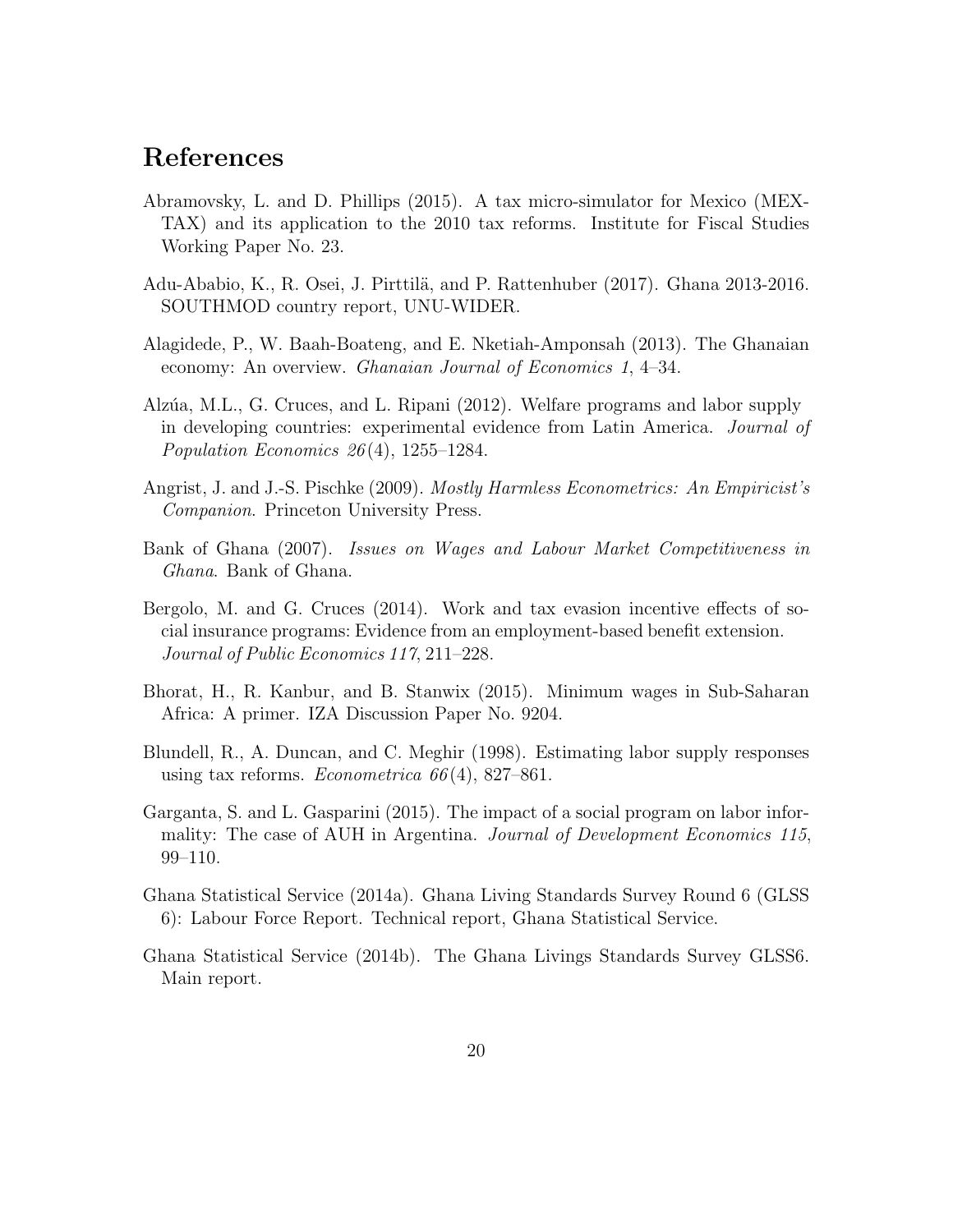- Jäntti, M., J. Pirttilä, and H. Selin (2015). Estimating labour supply elasticities based on cross-country micro data: A bridge between micro and macro elasticities? Journal of Public Economics 127, 87–99.
- McKay, A. and J. Pirttilä (2017). Estimating the elasticity of formal work: Evidence from African countries. Mimeo, UNU-WIDER.
- McKay, A., J. Pirttilä, and F. Tarp (2016). Ghana: Poverty reduction over thirty years. In C. Arndt, A. McKay, and F. Tarp (Eds.), Growth and Poverty in Sub-Saharan Africa, pp. 68–88. Oxford University Press.
- Newman, C., J. Rand, A. Shimeles, M. Söderbom, F. Tarp, and J. Page (2016, July). Manufacturing Transformation. Oxford University Press.
- Osei-Boateng, C. and E. Ampratwum (2011). The informal sector in Ghana. Friedrich-Ebert Stiftung Series.
- Sutherland, H. and F. Figari (2013). EUROMOD: The European Union tax-benefit microsimulation model. International Journal of Microsimulation 6, 4–26.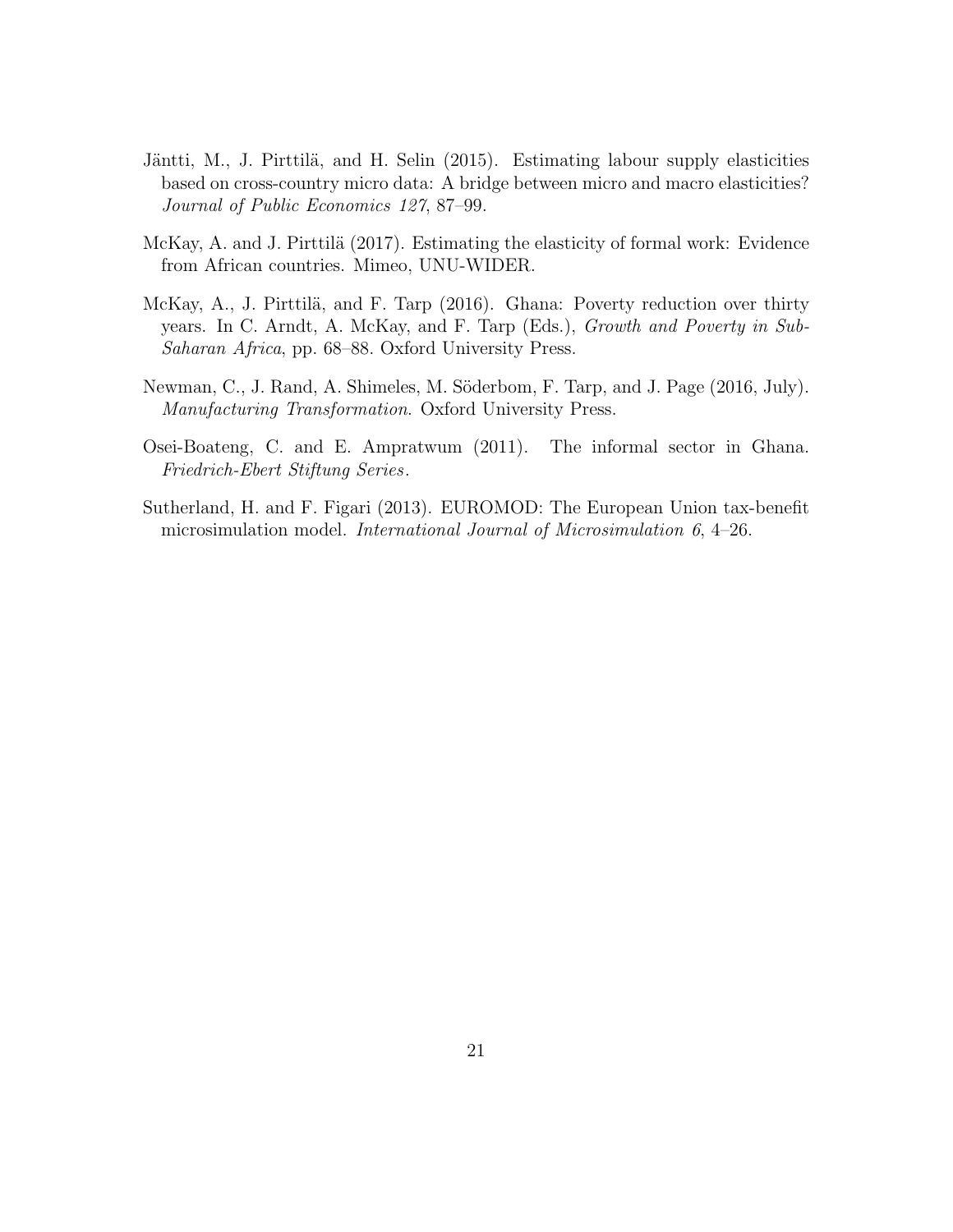## $\bf Appendix$ <sup>11</sup>

As already mentioned in the main text, estimating Equation (2) poses a number of challenges. First, the right-hand side regressor is correlated with  $\epsilon$  and so endogenous. The most obvious reason is that both taxes and benefits are direct functions of income. An additional reason is that unobserved variables (e.g., tastes for work and savings) might affect the choice of working in the formal sector. Since the individual is only observed in at most one state at a given time, income in the other state needs to be imputed.

Our approach to tackling these issues is to utilize the repeated cross-section element of the data. This allows us to compare *groups* of individuals over time and, thereby, address these endogeneity issues by constructing instruments. Following Blundell et al. (1998), we partition the sample into group cells based on country, sex, age, and education level. The key idea behind the grouping procedure is to compare otherwise similar groups of individuals who have been affected differently by tax reforms (the difference-in-difference setting), while retaining the ambition of estimating structurally meaningful parameters, in this case the formality elasticity.

Let g denote group cell. Suppose that  $\epsilon_{it} = \alpha_g + \mu_t + \eta_{it}$ , where  $E[\eta_{it}|h_{it}]$  $[0, g, t] = 0$ . According to this assumption unobserved heterogeneity, conditional on g and t, can be captured by a permanent group effect  $\alpha_g$  and a time fixed effect  $\mu_t$ . This assumption can also be modified in such a way that it allows e.g. for educationgroup-specific linear time trends. Let  $\omega_{gt}$  be a vector that contains the full set of interactions between group and time. By assumption, these are uncorrelated with  $\eta_{it}$ . This is the central exclusion restriction for identification. We can then estimate

$$
P(y_f > 0)_{it} = \alpha + \beta \times [x_f - x_s]_{it} + \alpha_g + \mu_t + \eta_{it}, \qquad (4)
$$

by two-stage least squares (2SLS) while using  $\omega_{gt}$  as excluded instruments for  $(x_f$  $x<sub>s</sub>$ ). The instrument needs to have sufficient predictive power and it must affect the outcome variable only via changing the net pay variable. As the variation in the second-stage equation is entirely at the group level, Equation 4 can also be estimated by collapsing the data into time-specific group averages of the relevant variables.<sup>12</sup> We then estimate the parameters from

$$
\overline{P(y_f > 0)_{gt}} = \alpha + \beta_{ext} \times (\overline{x_f - x_s)}_{gt} + \alpha_g + \mu_t + \eta_{it},\tag{5}
$$

 $11$ This section draws heavily on the material in Jäntti et al. (2015) and McKay and Pirttilä (2017).

<sup>12</sup>See Angrist and Pischke (2009).